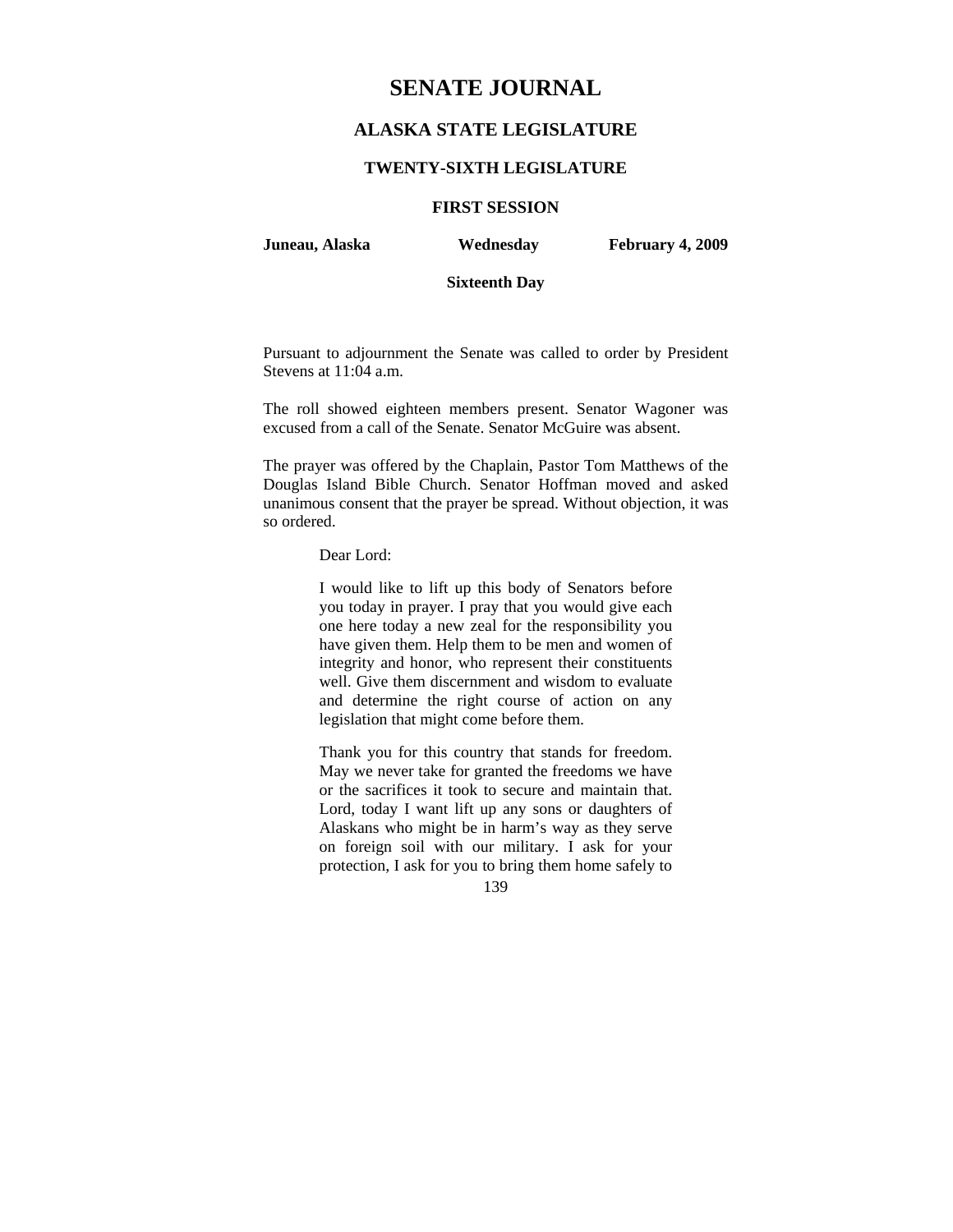those who love them. Lord, I pray that you would bring an end to any wars that would take the lives of those we love.

Finally Lord, I want to bring before you Chaplain Chadwick and his family as they go through the pain of loss. Your word describes the Holy Spirit as a paraclete. As someone who "comes alongside someone to comfort them." I pray today that the Holy Spirit would come alongside this family and comfort them as they go through this deep valley. Thank you that I can confidently bring them before you, knowing your love and compassion will sustain them. I lift this prayer before you today in the power and authority of your Son, Jesus Christ. Amen.

Senator Hoffman led the Senate in the Pledge of Allegiance.

# **Certification**

Senator Ellis moved and asked unanimous consent that the journals for the fourteenth and fifteenth legislative days be approved as certified by the Secretary. Without objection, it was so ordered.

The presence of Senator McGuire was noted.

#### **Messages from the Governor**

Letter dated and received February 3 was read, stating:

Although this position does not require legislative confirmation, it is important that the individual have the confidence of legislators and, therefore, I am submitting the name of Ms. Terry Thurbon for Chief Administrative Law Judge under Alaska Statute 39.05.053:

#### **Chief Administrative Law Judge**

| Appointed:   | 11/1/2004 | Term Expires: | 3/1/2009 |
|--------------|-----------|---------------|----------|
| Reappointed: | 3/1/2009  | Term Expires: | 3/1/2014 |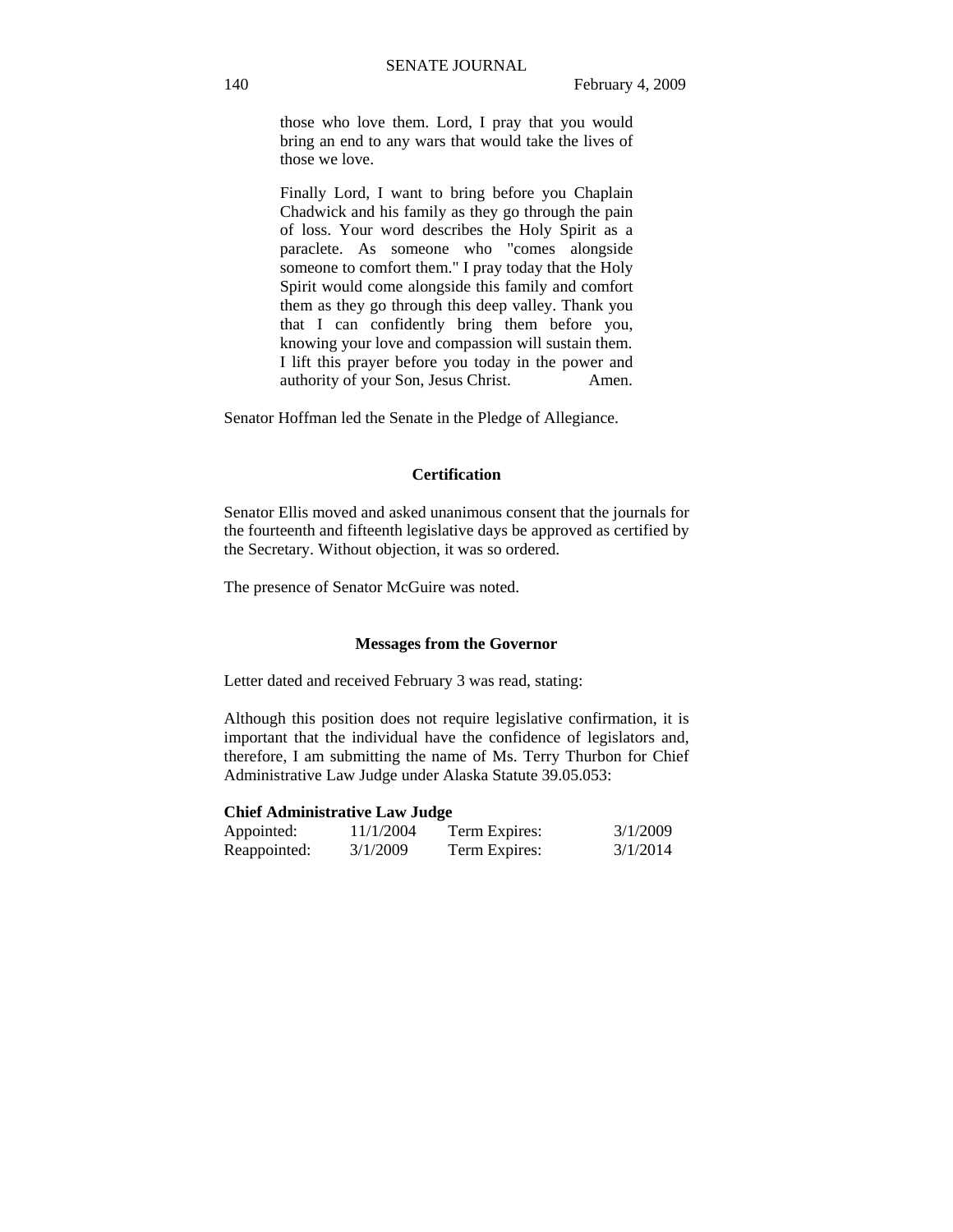The appointment was referred to the Judiciary Committee.

The resume for this appointment has been submitted to the offices of the Senate Secretary and the Chief Clerk.

Letter dated and received February 3 was read, stating in accordance with AS 39.05.080 and Article III Sections 25 and 26 of the Alaska Constitution, I submit the following names for legislative confirmation of appointment to the positions noted:

# **Commissioner – Department of Health and Social Services**

William H. Hogan Appointed:  $7/24/2008$ 

The appointment was referred to the Health and Social Services Committee.

#### **Commissioner – Department of Public Safety**

Joseph A. Masters Appointed:  $9/12/2008$ 

The appointment was referred to the State Affairs Committee.

# **Alaska State Board of Public Accountancy**

| Carla Bassler – Anchorage     |           |                          |  |
|-------------------------------|-----------|--------------------------|--|
| Appointed:                    | 3/14/2005 |                          |  |
| Reappointed:                  | 3/1/2009  | Term Expires: $3/1/2013$ |  |
| John Floyd – Anchorage        |           |                          |  |
| Appointed: 10/16/2008         |           | Term Expires: $3/1/2012$ |  |
| Kathleen A. Reid – Fairbanks  |           |                          |  |
| Appointed: 10/16/2008         |           |                          |  |
| Reappointed: 3/1/2009         |           | Term Expires: $3/1/2013$ |  |
| Elaine Williamson – Fairbanks |           |                          |  |
| Appointed: 10/18/2005         |           |                          |  |
| Reappointed: 3/1/2009         |           | Term Expires: $3/1/2013$ |  |

#### **Alcoholic Beverage Control Board**  Ethan Billings – Juneau

| Ethan Billings – Juneau |          |               |          |
|-------------------------|----------|---------------|----------|
| Appointed:              | 3/1/2009 | Term Expires: | 3/1/2012 |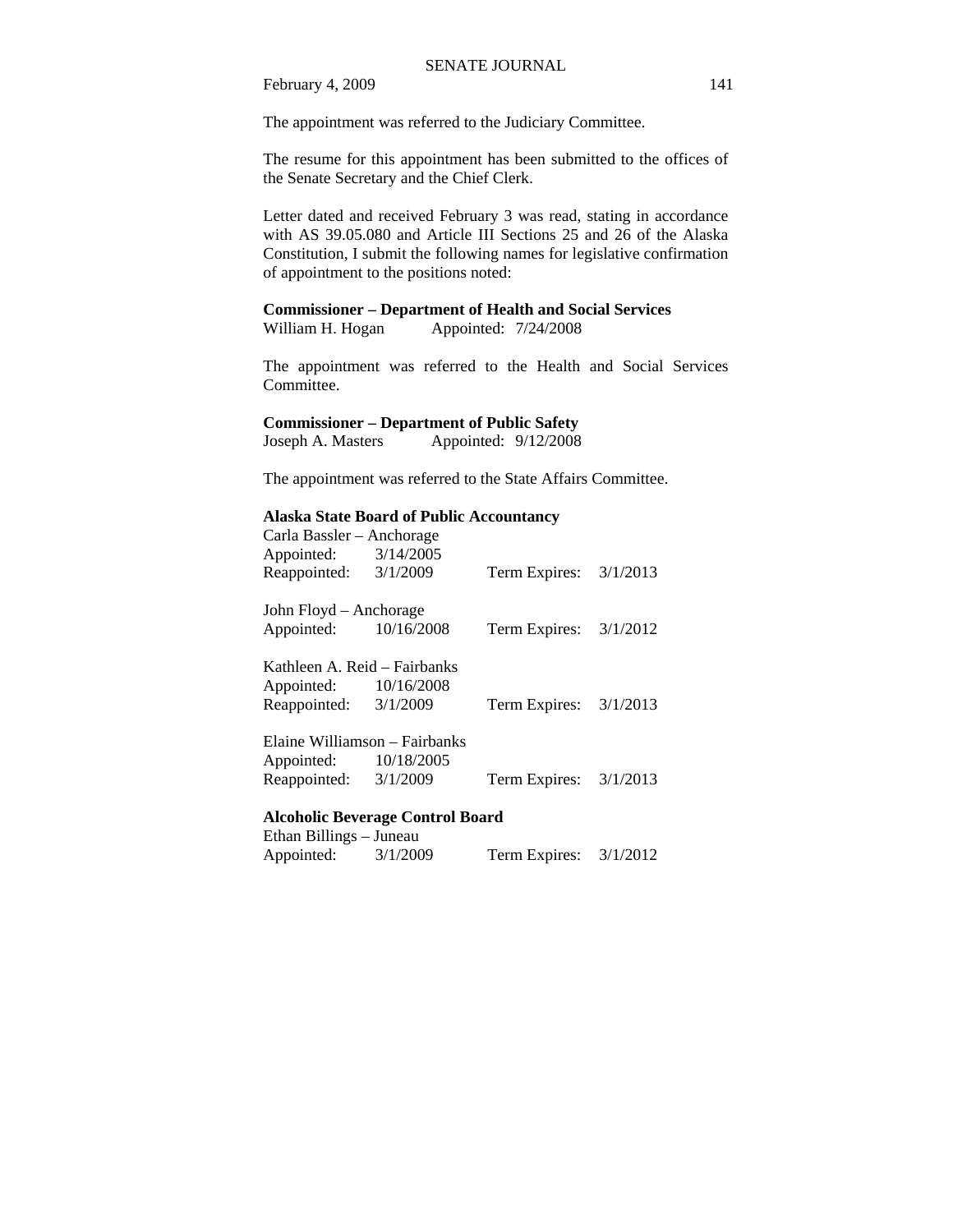| Belen Cook - Cordova<br>Appointed: | 12/29/2008                           | Term Expires: $3/1/2010$ |                                                                 |
|------------------------------------|--------------------------------------|--------------------------|-----------------------------------------------------------------|
| Ellen Ganley - Fairbanks           |                                      |                          |                                                                 |
| Appointed:                         | 3/1/2009                             | Term Expires: $3/1/2012$ |                                                                 |
| <b>Surveyors</b>                   |                                      |                          | State Board of Registration for Architects, Engineers, and Land |
|                                    | Boyd Brownfield - Anchorage          |                          |                                                                 |
| Appointed:                         | 6/9/2008                             | Term Expires: $3/1/2012$ |                                                                 |
| Eric Eriksen - Juneau              |                                      |                          |                                                                 |
| Appointed:                         | 3/1/2009                             | Term Expires: $3/1/2013$ |                                                                 |
| Craig Fredeen - Anchorage          |                                      |                          |                                                                 |
| Appointed:                         | 6/9/2008                             | Term Expires: $3/1/2012$ |                                                                 |
| Richard Heieren - Fairbanks        |                                      |                          |                                                                 |
| Appointed:                         | 3/9/2005                             |                          |                                                                 |
| Reappointed: $3/1/2009$            |                                      | Term Expires: $3/1/2013$ |                                                                 |
|                                    | Harley Hightower - Anchorage         |                          |                                                                 |
| Appointed: 3/9/2005                |                                      |                          |                                                                 |
| Reappointed: $3/1/2009$            |                                      | Term Expires: $3/1/2013$ |                                                                 |
| Richard Rearick - Eagle River      |                                      |                          |                                                                 |
| Appointed:                         | 2/3/2009                             | Term Expires: $3/1/2012$ |                                                                 |
| Don Shiesl - Wasilla               |                                      |                          |                                                                 |
| Appointed:                         | 10/16/2008                           | Term Expires: 3/1/2010   |                                                                 |
|                                    | <b>State Assessment Review Board</b> |                          |                                                                 |
| Ronald Brown - Anchorage           |                                      |                          |                                                                 |

Appointed: 12/2/2008

# **Board of Barbers and Hairdressers**

| Carol Hernley – Cordova |          |               |          |
|-------------------------|----------|---------------|----------|
| Appointed:              | 5/7/2008 | Term Expires: | 3/1/2012 |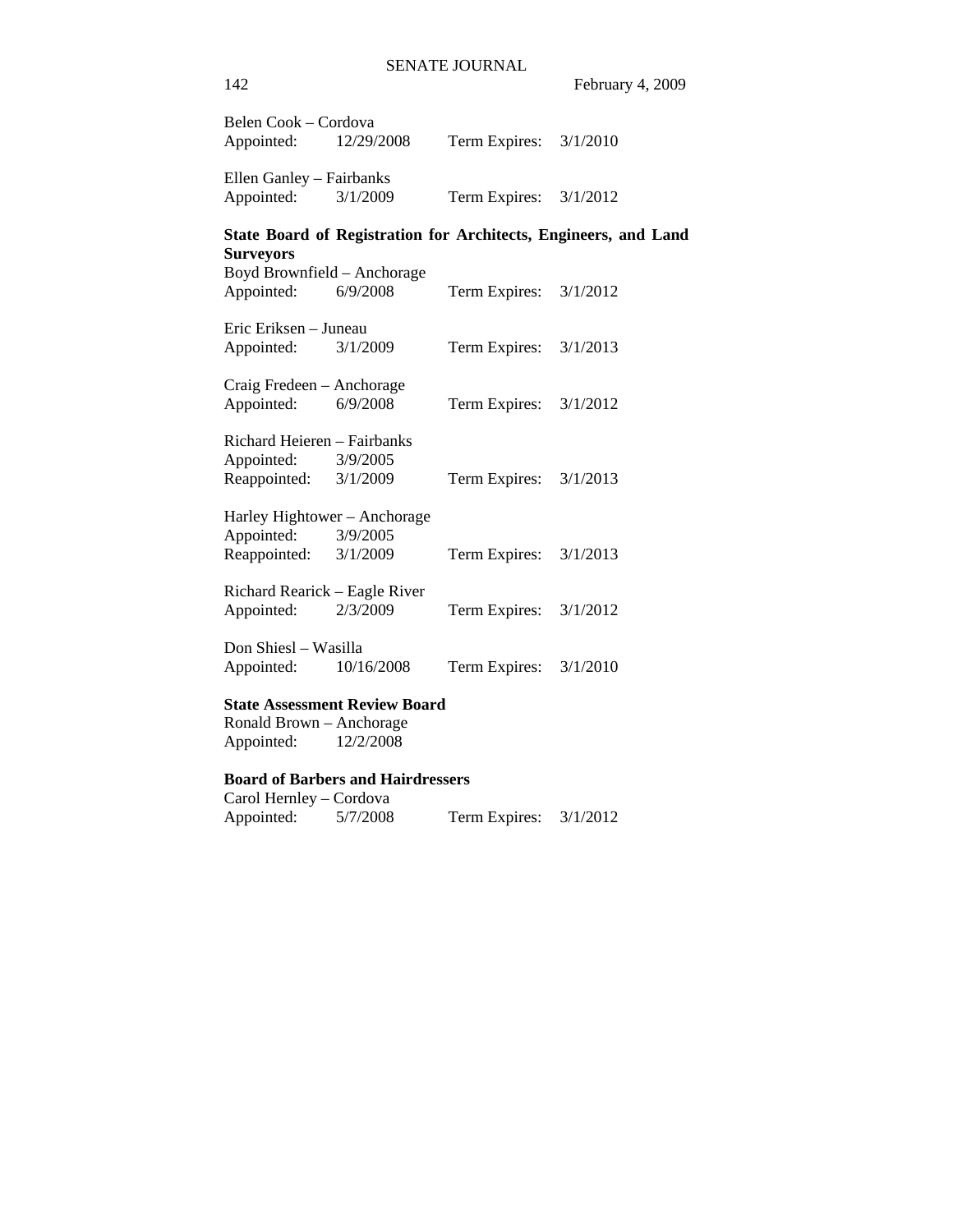| February 4, 2009                       |                                      |                          |          |  |
|----------------------------------------|--------------------------------------|--------------------------|----------|--|
| Debra Long - Fairbanks<br>Appointed:   | 5/7/2008                             | Term Expires:            | 3/1/2012 |  |
| <b>Board of Chiropractic Examiners</b> |                                      |                          |          |  |
| Dr. Dan Holt - Juneau                  |                                      |                          |          |  |
| Appointed:                             | 3/1/2009                             | Term Expires:            | 3/1/2013 |  |
| Dr. Rosemary Zimmerman - Girdwood      |                                      |                          |          |  |
| Appointed:                             | 7/25/2005                            |                          |          |  |
| Reappointed:                           | 3/1/2009                             | Term Expires:            | 3/1/2013 |  |
|                                        | <b>Alaska Labor Relations Agency</b> |                          |          |  |
| Tyler E. Andrews - Anchorage           |                                      |                          |          |  |
| Appointed:                             | 6/9/2008                             | Term Expires:            | 3/1/2009 |  |
| Reappointed:                           | 3/1/2009                             | Term Expires:            | 3/1/2012 |  |
| Will Askren - Anchorage                |                                      |                          |          |  |
| Appointed:                             | 6/9/2008                             | Term Expires:            | 3/1/2011 |  |
| Gary P. Bader - Anchorage              |                                      |                          |          |  |
| Appointed:                             | 3/24/2004                            |                          |          |  |
| Reappointed:                           | 6/17/2008                            | Term Expires:            | 3/1/2010 |  |
|                                        | Aaron T. Isaacs, Jr. - Klawock       |                          |          |  |
| Appointed:                             | 1/18/2002                            |                          |          |  |
| Reappointed:                           | 3/9/2005                             |                          |          |  |
| Reappointed:                           | 6/9/2008                             | Term Expires: $3/1/2011$ |          |  |
| Matthew R. McSorley - Anchorage        |                                      |                          |          |  |
| Appointed:                             | 12/15/2005                           |                          |          |  |
| Reappointed:                           | 3/1/2006                             |                          |          |  |
| Reappointed:                           | 3/1/2009                             | Term Expires:            | 3/1/2012 |  |
| <b>Board of Marine Pilots</b>          |                                      |                          |          |  |
| Dale O. Collins - Ketchikan            |                                      |                          |          |  |
| Appointed:                             | 4/18/2005                            |                          |          |  |
| Reappointed:                           | 3/1/2009                             | Term Expires:            | 3/1/2013 |  |
| Michael Heimbuch - Homer               |                                      |                          |          |  |
| Appointed: 2/3/2009                    |                                      | Term Expires:            | 3/1/2012 |  |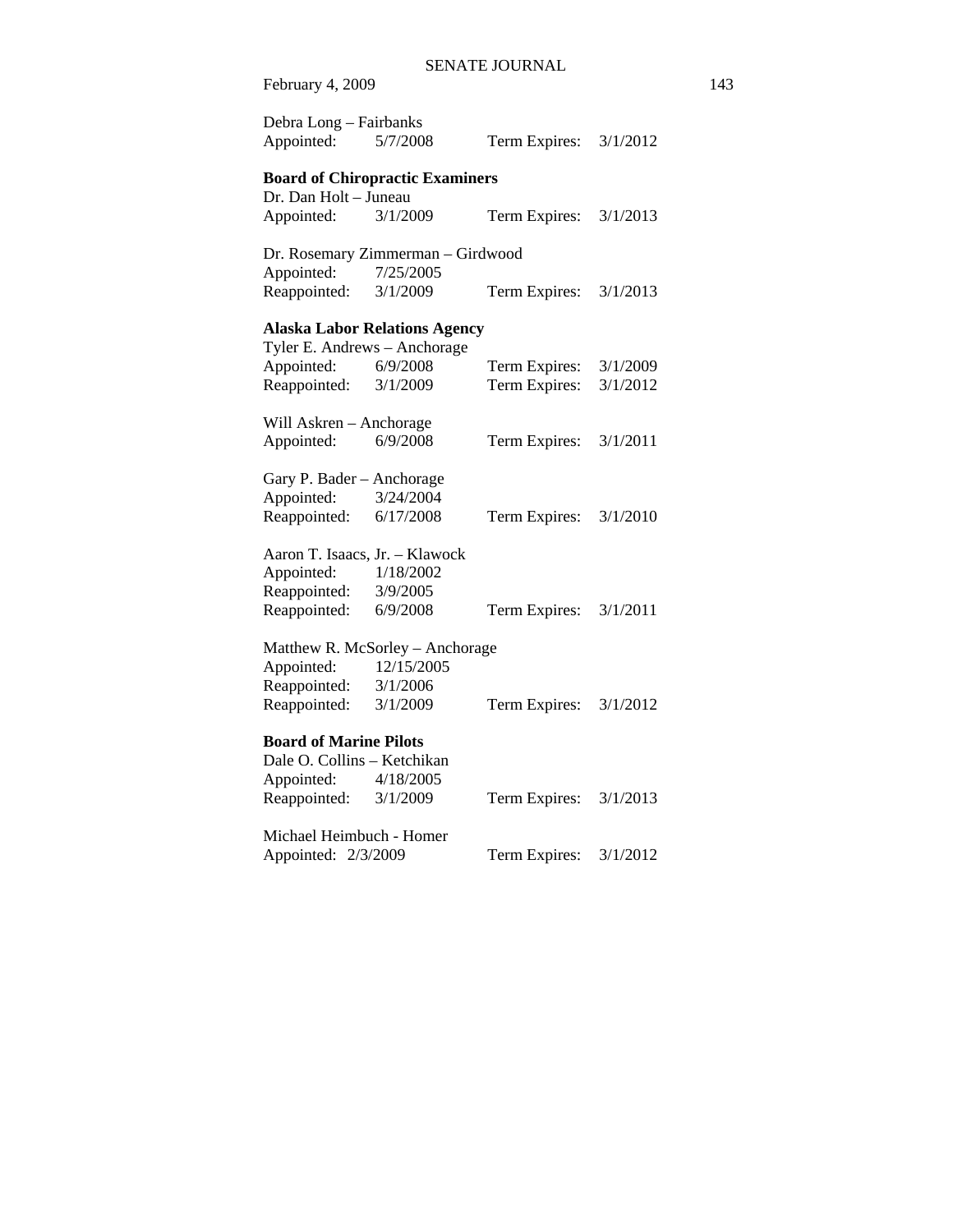# 144 February 4, 2009 **Occupational Safety and Health Review Board**  Thomas A. Trosvig – Kodiak Appointed: 1/23/2006 Reappointed: 3/1/2009 Term Expires: 3/1/2013 **State Physical Therapy and Occupational Therapy Board**  Jay McDiarmid – Fairbanks Appointed: 4/14/2005 Reappointed: 3/1/2009 Term Expires: 3/1/2013 Dr. Marc Slonimski – Fairbanks Appointed: 3/1/2009 Term Expires: 3/1/2012 **Board of Certified Real Estate Appraisers**  Richard "Butch" D. Olmstead – Ketchikan Appointed: 12/15/2005 Reappointed: 3/1/2009 Term Expires: 3/1/2013 Gene H. Shafer – Fairbanks Appointed: 3/1/2004 Reappointed: 10/16/2008 Term Expires: 3/1/2012 **Real Estate Commission**  Nancy Davis – Sitka Appointed: 3/1/2009 Term Expires: 3/1/2013 Barbara A. Dickson – Anchorage Appointed: 2/3/2009 Term Expires: 3/1/2011 Gene DuVal – Fairbanks Appointed: 4/13/2005 Reappointed: 3/1/2009 Term Expires: 3/1/2013 **Regulatory Commission of Alaska (RCA)**  Paul Lisankie – Anchorage Appointed: 3/1/2009 Term Expires: 3/1/2015 **Board of Veterinary Examiners**  Margaret J. Eastman – North Pole Appointed: 10/16/2008 Term Expires: 3/1/2012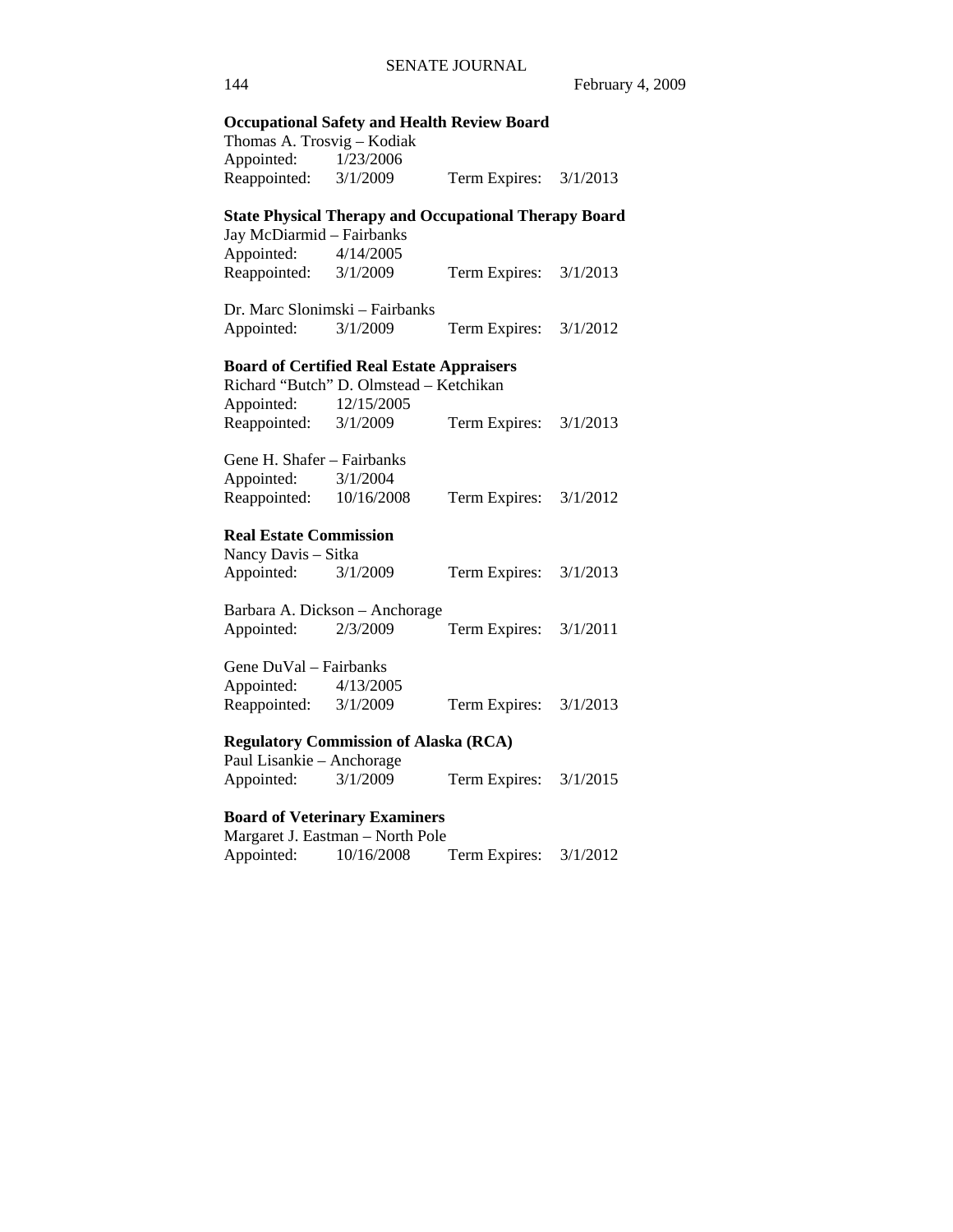# **Workers' Compensation Appeals Commission**

| Philip E. Ulmer – Eagle River |            |               |          |
|-------------------------------|------------|---------------|----------|
| Appointed:                    | 11/18/2005 |               |          |
| Reappointed:                  | 3/1/2009   | Term Expires: | 3/1/2014 |

# **Alaska Workers' Compensation Board**

| Richard H. Behrends - Juneau  |                                 |               |          |
|-------------------------------|---------------------------------|---------------|----------|
| Appointed:                    | 11/21/2000                      |               |          |
| Reappointed:                  | 3/25/2003                       |               |          |
| Reappointed:                  | 3/10/2006                       |               |          |
| Reappointed:                  | 3/1/2009                        | Term Expires: | 3/1/2012 |
|                               |                                 |               |          |
|                               | Mark A. Crutchfield – Anchorage |               |          |
| Appointed:                    | 10/11/2006                      |               |          |
| Reappointed:                  | 3/1/2009                        | Term Expires: | 3/1/2012 |
|                               |                                 |               |          |
| Howard A. Hansen – Wasilla    |                                 |               |          |
| Appointed:                    | 12/26/2007                      |               |          |
| Reappointed:                  | 3/1/2009                        | Term Expires: | 3/1/2012 |
|                               |                                 |               |          |
| Linda F. Hutchings – Soldotna |                                 |               |          |
| Appointed:                    | 9/27/2005                       |               |          |
| Reappointed: 3/1/2006         |                                 |               |          |
| Reappointed:                  | 3/1/2009                        | Term Expires: | 3/1/2012 |
|                               |                                 |               |          |
| Sarah Lefebvre – Fairbanks    |                                 |               |          |
| Appointed:                    | 3/1/2009                        | Term Expires: | 3/1/2010 |
|                               |                                 |               |          |
| Kiana Peacock - Anchorage     |                                 |               |          |
| Appointed:                    | 1/8/2009                        | Term Expires: | 3/1/2011 |
|                               |                                 |               |          |
| Daniel Repasky – Anchorage    |                                 |               |          |
| Appointed:                    | 1/8/2009                        | Term Expires: | 3/1/2010 |
|                               |                                 |               |          |
| Marc D. Stemp - Anchorage     |                                 |               |          |
| Appointed:                    | 3/1/2007                        | Term Expires: | 3/1/2010 |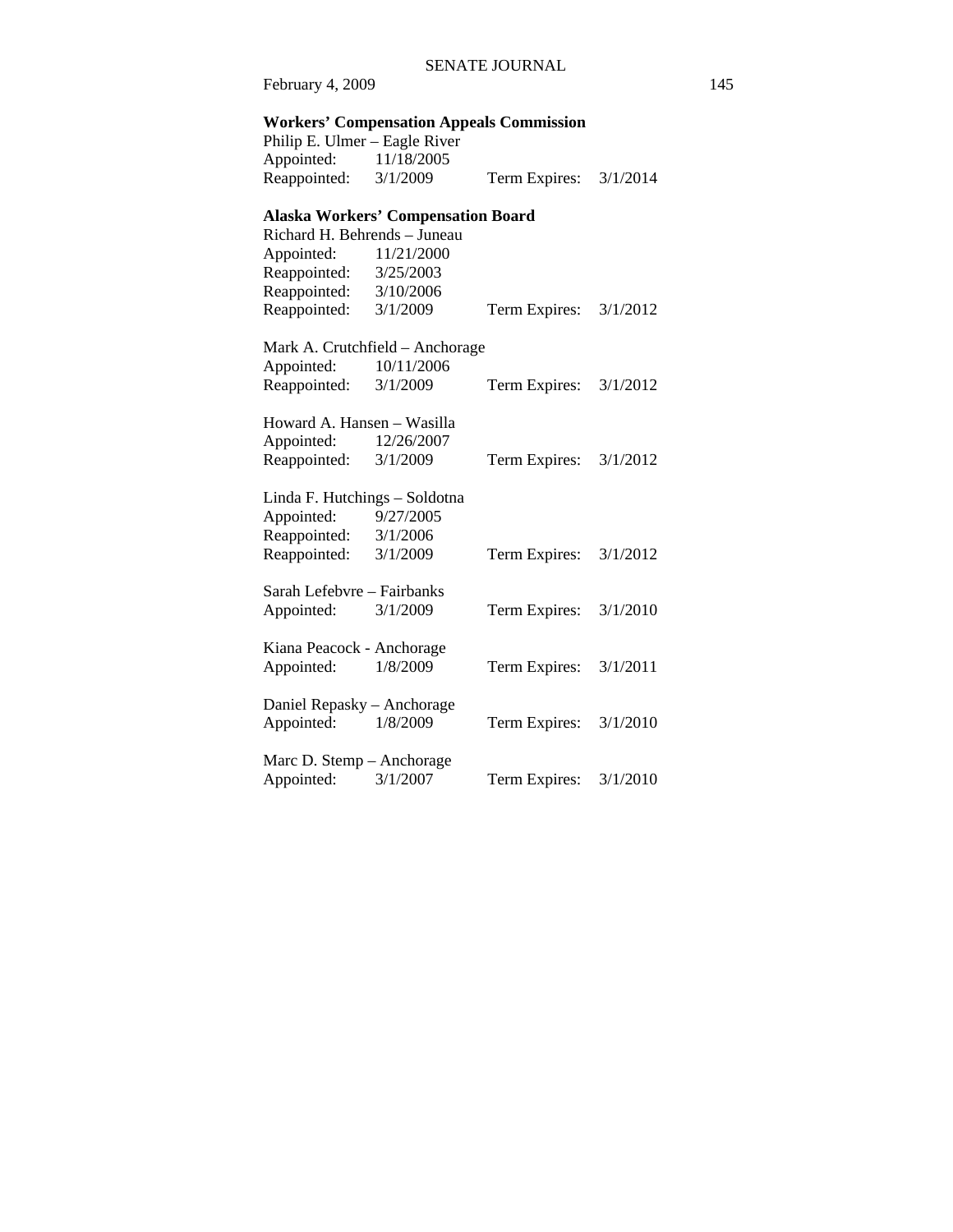| Appointed:<br>Reappointed: 3/1/2009                                 | Patricia A. Vollendorf - Anchorage<br>4/12/2004                                  | Reappointed: 3/10/2006<br>Term Expires: | 3/1/2012                                                 |
|---------------------------------------------------------------------|----------------------------------------------------------------------------------|-----------------------------------------|----------------------------------------------------------|
| Robert C. Weel – Anchorage<br>Appointed:<br>Reappointed:            | 1/23/2006<br>3/1/2009                                                            | Reappointed:<br>Term Expires:           | 3/1/2006<br>3/1/2012                                     |
| Committee.                                                          |                                                                                  |                                         | The appointments were referred to the Labor and Commerce |
|                                                                     | <b>Board of Governors of the Alaska Bar</b><br>Dr. David L. Eichler - North Pole |                                         |                                                          |
| Appointed:                                                          | 3/1/2009                                                                         | Term Expires: $3/1/2012$                |                                                          |
|                                                                     | <b>Commission on Judicial Conduct</b>                                            |                                         |                                                          |
| Chris Brown - Anchorage                                             |                                                                                  |                                         |                                                          |
| Appointed:                                                          | 3/1/2009                                                                         | Term Expires:                           | 3/1/2013                                                 |
| Jan S. Ostrovsky – Anchorage<br>Appointed:                          | 3/1/2009                                                                         | Term Expires:                           | 3/1/2013                                                 |
| <b>Alaska Judicial Council</b>                                      |                                                                                  |                                         |                                                          |
| William F. Clarke - Chugiak<br>Appointed:                           | 10/16/2008                                                                       | Term Expires:                           | 3/1/2013                                                 |
| Appointed:                                                          | Kathleen R. Tompkins-Miller - Fairbanks<br>3/1/2009                              | Term Expires:                           | 3/1/2015                                                 |
| <b>Board of Parole</b><br>Lonzo Henderson - Anchorage<br>Appointed: | 12/29/2008                                                                       | Term Expires:                           | 3/1/2014                                                 |
|                                                                     | <b>Violent Crimes Compensation Board</b>                                         |                                         |                                                          |
|                                                                     | Dr. Regina C. Chennault - Soldotna                                               |                                         |                                                          |
| Appointed:                                                          | 10/18/2005                                                                       | Reappointed:                            | 3/1/2006                                                 |
| Reappointed:                                                        | 3/1/2009                                                                         | Term Expires:                           | 3/1/2012                                                 |

The appointments were referred to the Judiciary Committee.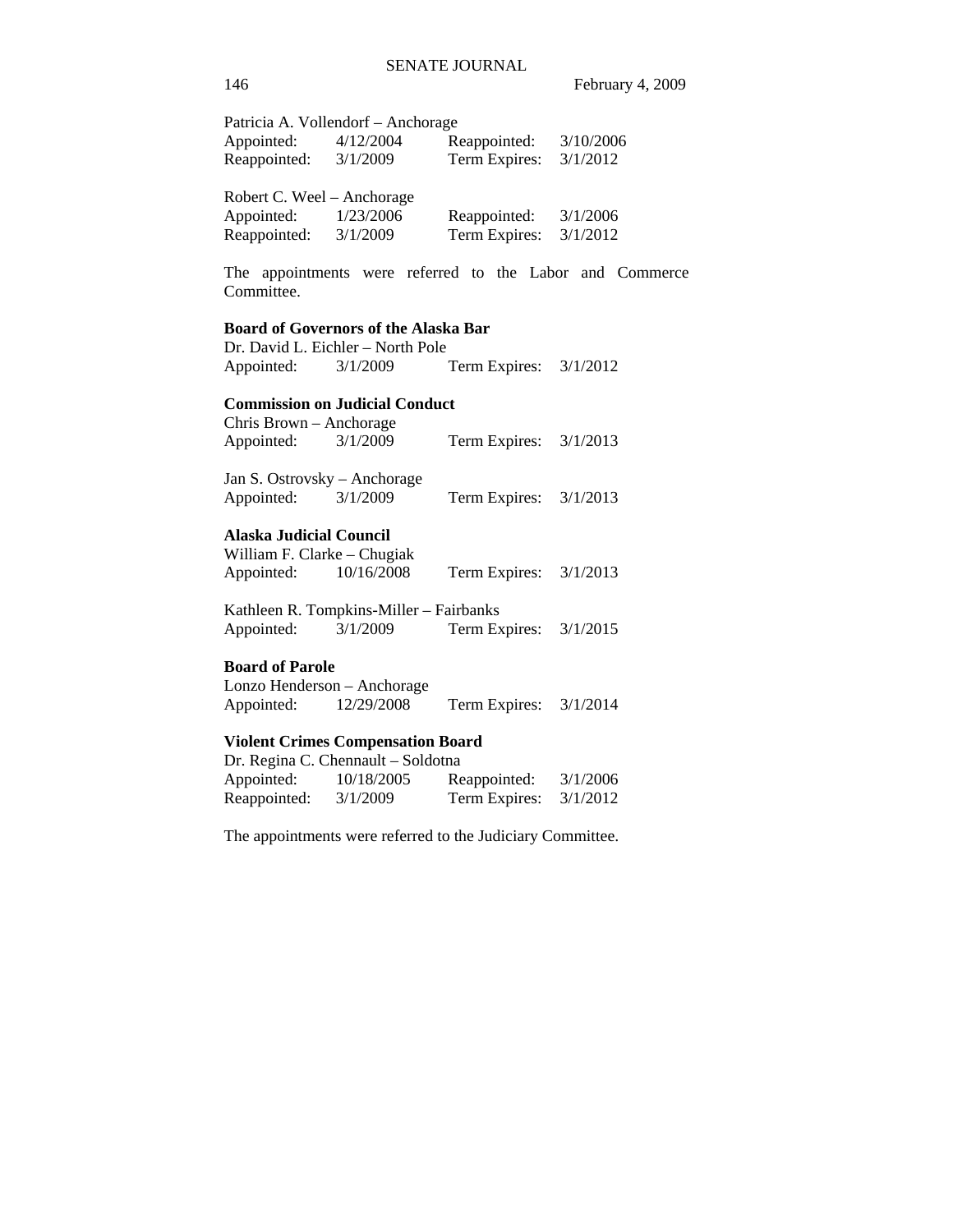# **Big Game Commercial Services Board**

| Paul E. Johnson - Elfin Cove   |                                                   |                                                            |           |
|--------------------------------|---------------------------------------------------|------------------------------------------------------------|-----------|
| Appointed: 7/24/2005           |                                                   |                                                            |           |
| Reappointed: 3/1/2009          |                                                   | Term Expires:                                              | 3/1/2013  |
| Dirk Nickisch - Coldfoot       |                                                   |                                                            |           |
| Appointed: 11/19/2008          |                                                   | Term Expires:                                              | 3/1/2009  |
| Reappointed: 3/1/2009          |                                                   | Term Expires:                                              | 3/1/2013  |
|                                | Betty Jo "BJ" Schmitz - North Pole                |                                                            |           |
| Appointed: 7/24/2005           |                                                   |                                                            |           |
| Reappointed: $3/1/2009$        |                                                   | Term Expires: 3/1/2013                                     |           |
| <b>Board of Game</b>           |                                                   |                                                            |           |
| Cliff Judkins - Wasilla        |                                                   |                                                            |           |
| Appointed: 1/21/2003           |                                                   | Reappointed: 3/3/2006                                      |           |
| Reappointed: $3/1/2009$        |                                                   | Term Expires:                                              | 6/30/2012 |
|                                | Teresa Sager-Albaugh - Mentasta Pass              |                                                            |           |
| Appointed: 3/1/2009            |                                                   | Term Expires:                                              | 6/30/2012 |
|                                | <b>Alaska Oil and Gas Conservation Commission</b> |                                                            |           |
| John K. Norman - Anchorage     |                                                   |                                                            |           |
| Appointed: 1/23/2004           |                                                   |                                                            |           |
| Reappointed: $3/1/2009$        |                                                   | Term Expires: $3/1/2015$                                   |           |
|                                |                                                   | The appointments were referred to the Resources Committee. |           |
|                                |                                                   | Alaska Commercial Fisheries Entry Commission (CFEC)        |           |
| Judge Peter Froehlich - Juneau |                                                   |                                                            |           |
| Appointed: 8/2/2005            |                                                   |                                                            |           |
| Reappointed: 3/1/2009          |                                                   | Term Expires:                                              | 3/1/2013  |

# **State Commission for Human Rights**

Faith Peters – Tanana Appointed: 3/1/2009 Term Expires: 3/1/2014

# **Alaska Public Offices Commission**

Kathleen "Kate" Ballenger – Kodiak<br>Appointed: 5/7/2008 Ter Term Expires:  $3/1/2011$ 

The appointments were referred to the State Affairs Committee.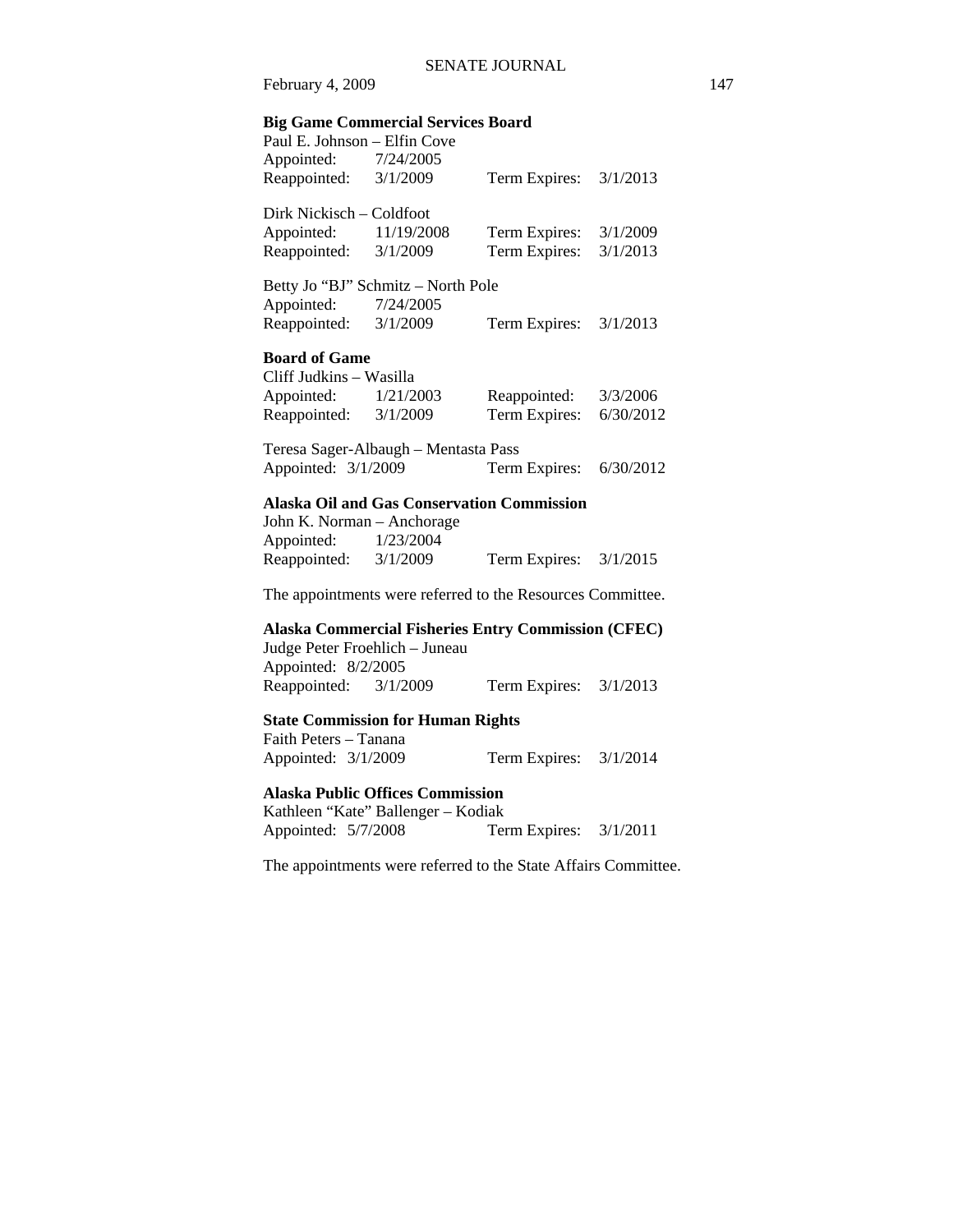**Board of Dental Examiners**  Robyn Chaney – Dillingham Appointed: 3/1/2009 Term Expires: 3/1/2013 Dr. Mary Anne Navitsky – Sitka Appointed: 3/1/2009 Term Expires: 3/1/2013 Deborah Stauffer – Anchorage Appointed: 3/1/2009 Term Expires: 3/1/2013 Dr. Clifford Douglas White – Dillingham Appointed: 3/1/2009 Term Expires: 3/1/2013 **Board of Marital and Family Therapy**  Kimberly K. Horn – Juneau Appointed: 2/3/2009 Term Expires: 3/1/2010 Patricia A. White – Juneau Appointed: 8/22/2005 Reappointed: 3/1/2009 Term Expires: 3/1/2013 **State Medical Board**  Edward A. Hall – Anchorage Appointed: 5/19/2005 Reappointed: 3/1/2009 Term Expires: 3/1/2013 Casey M. Millar – Anchorage Appointed: 3/1/2009 Term Expires: 3/1/2013 Dr. David A. Miller – Juneau Appointed: 3/1/2009 Term Expires: 3/1/2012 Dr. David J. Powers – Dillingham Appointed: 12/2/2008 Term Expires: 3/1/2012 **Alaska Mental Health Trust Authority Board of Trustees**  Dr. William Doolittle – Fairbanks Appointed: 3/24/2004 Reappointed: 3/1/2009 Term Expires: 3/1/2014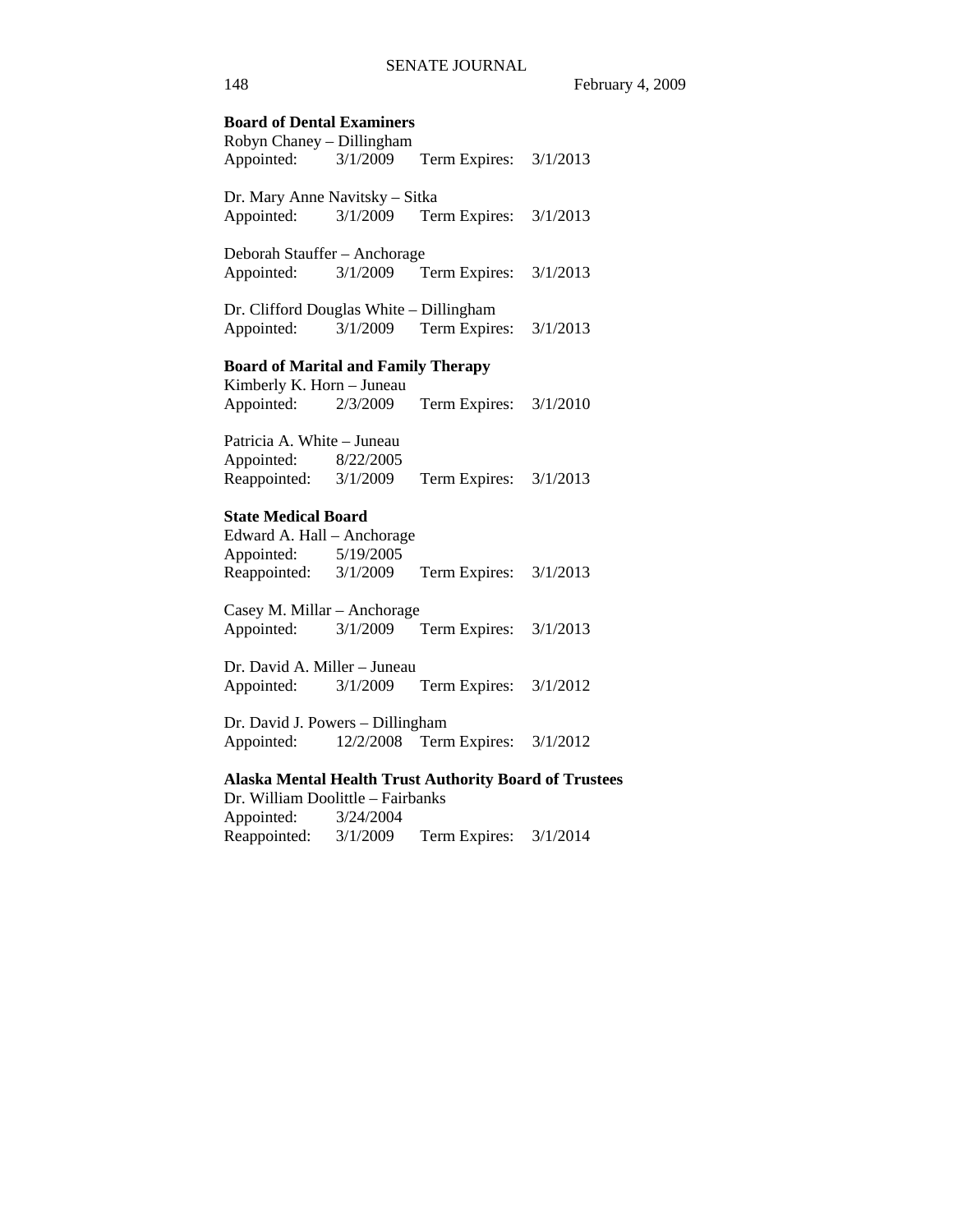| Appointed:                                                                                       | Chief Daniel Hoffman - Fairbanks<br>3/1/2009         | Term Expires: | 3/1/2014 |
|--------------------------------------------------------------------------------------------------|------------------------------------------------------|---------------|----------|
| Appointed:                                                                                       | Mary Jane Michael - Anchorage<br>3/1/2009            | Term Expires: | 3/1/2010 |
|                                                                                                  | <b>Board of Certified Direct-Entry Midwives</b>      |               |          |
| Barbara Norton - Anchorage                                                                       |                                                      |               |          |
| Appointed:                                                                                       | 6/3/2005                                             |               |          |
| Reappointed:                                                                                     | 3/1/2009                                             | Term Expires: | 3/1/2013 |
| <b>Board of Nursing</b>                                                                          |                                                      |               |          |
| Thomas Hendrix - Eagle River                                                                     |                                                      |               |          |
| Appointed:                                                                                       | 3/1/2009                                             | Term Expires: | 3/1/2013 |
|                                                                                                  | Janine L. McCready - Fairbanks                       |               |          |
| Appointed:                                                                                       | 12/3/2008                                            | Term Expires: | 3/1/2011 |
| Dr. Dennis A. Swarner - Kenai<br>Appointed:<br>Reappointed: 3/1/2009<br><b>Board of Pharmacy</b> | <b>Board of Examiners in Optometry</b><br>10/18/2005 | Term Expires: | 3/1/2013 |
| Leah Handley - Homer                                                                             |                                                      |               |          |
| Appointed:                                                                                       | 3/1/2009                                             | Term Expires: | 3/1/2013 |
| Steve R. Johnson - Palmer<br>Appointed:                                                          | 12/3/2008                                            | Term Expires: | 3/1/2012 |
| Chris "CJ" Kim - Anchorage                                                                       |                                                      |               |          |
| Appointed:                                                                                       | 3/1/2009                                             | Term Expires: | 3/1/2012 |
| Mary D. Mundell - Wasilla<br>Appointed:<br>Reappointed: 3/1/2009                                 | 4/14/2005                                            | Term Expires: | 3/1/2013 |
| <b>Board of Professional Counselors</b>                                                          |                                                      |               |          |

Ray DePalatis – Anchorage Appointed: 8/8/2008 Term Expires: 3/1/2009 Reappointed: 3/1/2009 Term Expires: 3/1/2013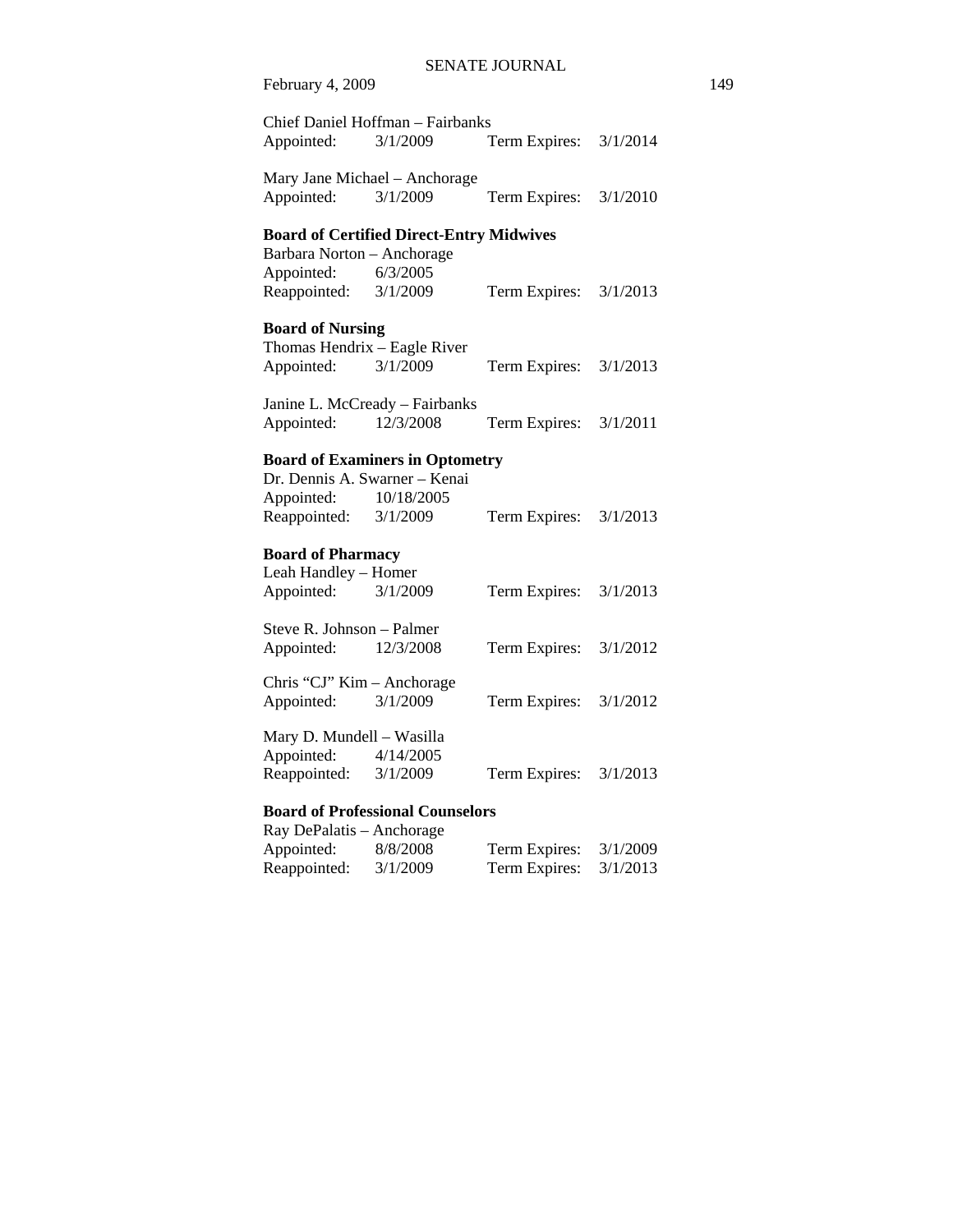| Lillian Mitchell – Anchorage |           |                          |  |
|------------------------------|-----------|--------------------------|--|
| Appointed:                   | 8/8/2008  | Term Expires: $3/1/2012$ |  |
|                              |           |                          |  |
| Tashawna L. Olson - Homer    |           |                          |  |
| Appointed:                   | 4/14/2005 |                          |  |
| Reappointed:                 | 3/1/2009  | Term Expires: $3/1/2013$ |  |
|                              |           |                          |  |

**Board of Psychologist and Psychological Associate Examiners**  Dr. Kristi H. Fuller – Anchorage<br>Appointed: 2/3/2009

Appointed: 2/3/2009 Term Expires: 3/1/2013

## **Board of Social Work Examiners**

Darrell Allman – Anchorage Appointed: 4/22/2004 Reappointed: 10/16/2008 Term Expires: 3/1/2012

Gail La Rose-Henderson – Wasilla Appointed: 2/24/2006 Reappointed: 3/1/2009 Term Expires: 3/1/2013

Patty McMillin – Bethel Appointed: 3/1/2009 Term Expires: 3/1/2010

The appointments were referred to the Health and Social Services Committee.

#### **Board of Education and Early Development**

Janel Keplinger – Kodiak Appointed: 3/1/2009 Term Expires: 3/1/2014

Carol "Bunny" Schaeffer – Kotzebue Appointed: 3/24/2004 Reappointed: 3/1/2009 Term Expires: 3/1/2014

# **Professional Teaching Practices Commission**

Cindy Lou Aillaud – Delta Junction Appointed: 10/26/2006 Reappointed: 3/1/2008 Term Expires: 3/1/2011 Linda L. Black – Anchorage

Appointed: 3/1/2006 Reappointed: 3/1/2009 Term Expires: 3/1/2012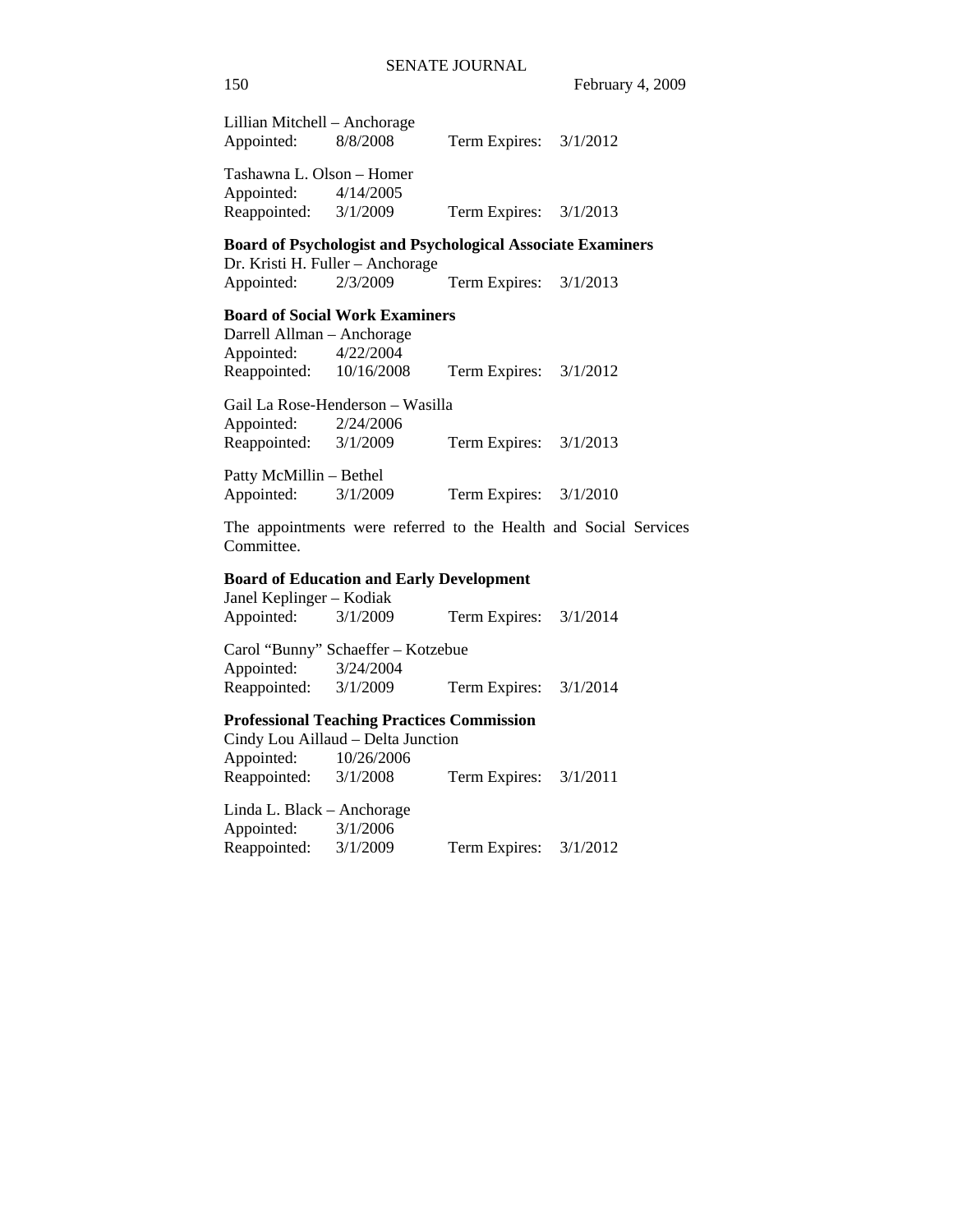| Jill Exe – Barrow     |                              |                          |  |
|-----------------------|------------------------------|--------------------------|--|
| Appointed: $3/1/2009$ |                              | Term Expires: $3/1/2012$ |  |
|                       | Louis Pondolfino – Anchorage |                          |  |
| Appointed:            | 3/1/2009                     | Term Expires: $3/1/2012$ |  |

The appointments were referred to the Education Committee.

The resumes for these appointments have been submitted to the Offices of the Senate Secretary and the Chief Clerk.

#### **Communications**

The following reports are on file in the Office of the Secretary of the Senate:

Nonresidents Working in Alaska 2007 from Click Bishop, Commissioner Department of Labor and Workforce Development in accordance with AS 36.10.130 available at: http://almis.labor.state.ak.us

Fifth Annual Report to the Governor of Alaska and the Alaska Legislature from Terry L. Thurbon, Chief Administrative Law Judge Office of Administrative Hearings, Department of Administration in accordance with AS  $44.64.020(a)(7)$ 

Comprehensive Annual Financial Report of the Public Employees Retirement System Fiscal Year Ended June 30, 2008 from Kevin Worley, Chief Financial Officer Division of Retirement and Benefits, Department of Administration

Comprehensive Annual Financial Report of the Teachers' Retirement System Fiscal Year Ended June 30, 2008 from Kevin Worley, Chief Financial Officer Division of Retirement and Benefits, Department of Administration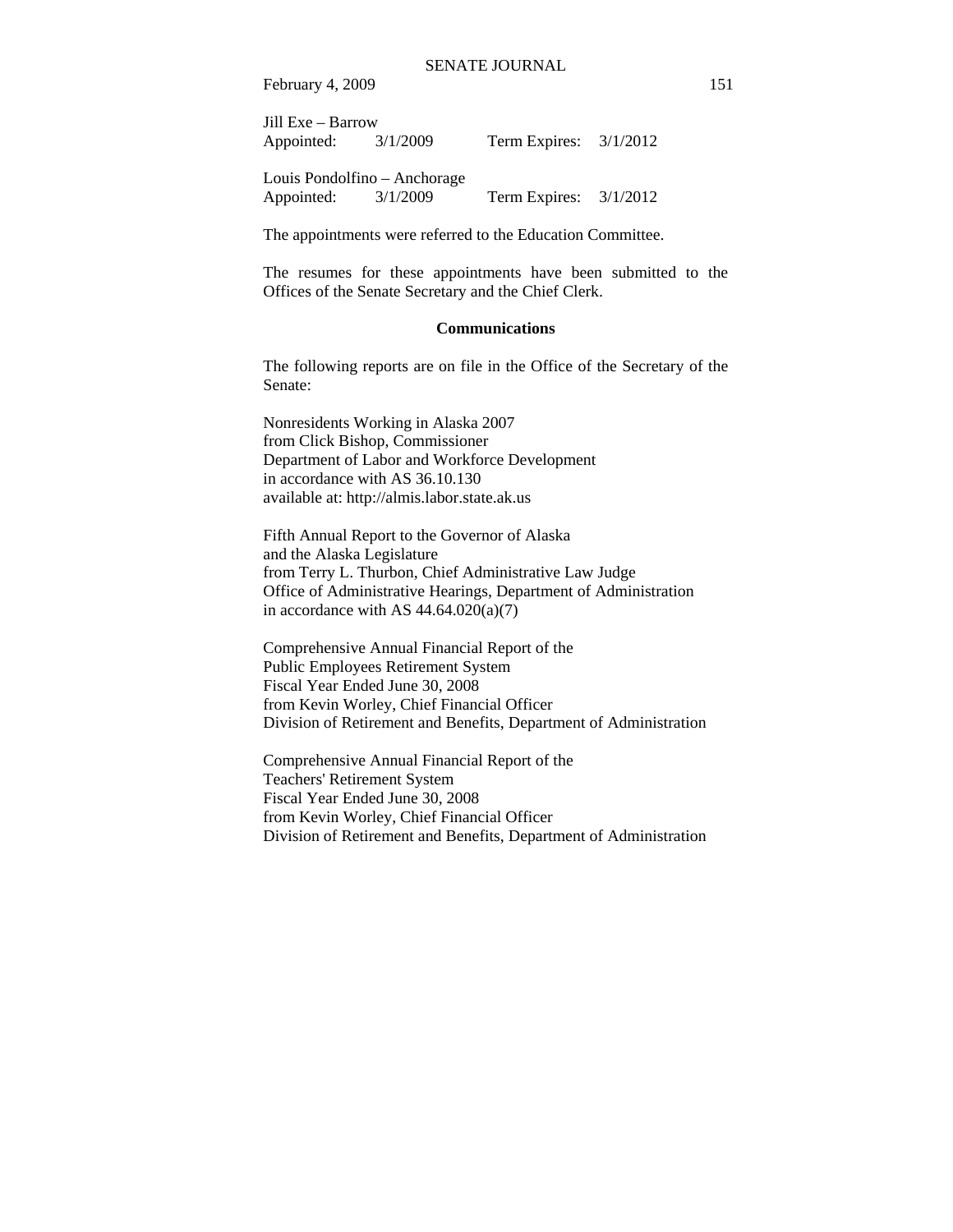2008 Annual Report from Stan Leaphart, Executive Director Citizens' Advisory Commission on Federal Areas Department of Natural Resources in accordance with AS 41.37.220(f)

Notification of Availability: Annual Performance Plan, October 2008 through September 2009 from Clark Bishop, Commissioner Department of Labor and Workforce Development in accordance with AS 18.60.040 available at: www.labor.state.ak.us/lss/oshhome.htm

Alaska Marine Highway Fund 2008 Annual Financial Report Fiscal Year Ended June 30, 2008 from Leo von Scheben, Commissioner Department of Transportation and Public Facilities in accordance with AS 19.65.070

Report to the State of Alaska dated January 2009 from Patrick K. Gamble, President and Chief Executive Officer Alaska Railroad Corporation in accordance with AS 42.40.290

2008 Annual Report from William Doolittle, M.D., Chair and Jeffrey L. Jessee, Chief Executive Officer The Alaska Mental Health Trust Authority in accordance with AS 47.30.036(5)

#### **Standing Committee Reports**

## **SB 24**

The Transportation Committee considered SENATE BILL NO. 24 "An Act naming the bridge over Hammer Slough on Nordic Drive in Petersburg the Louis Miller Bridge." Signing do pass: Senator Kookesh, Chair; Senators Davis, Meyer, Paskvan.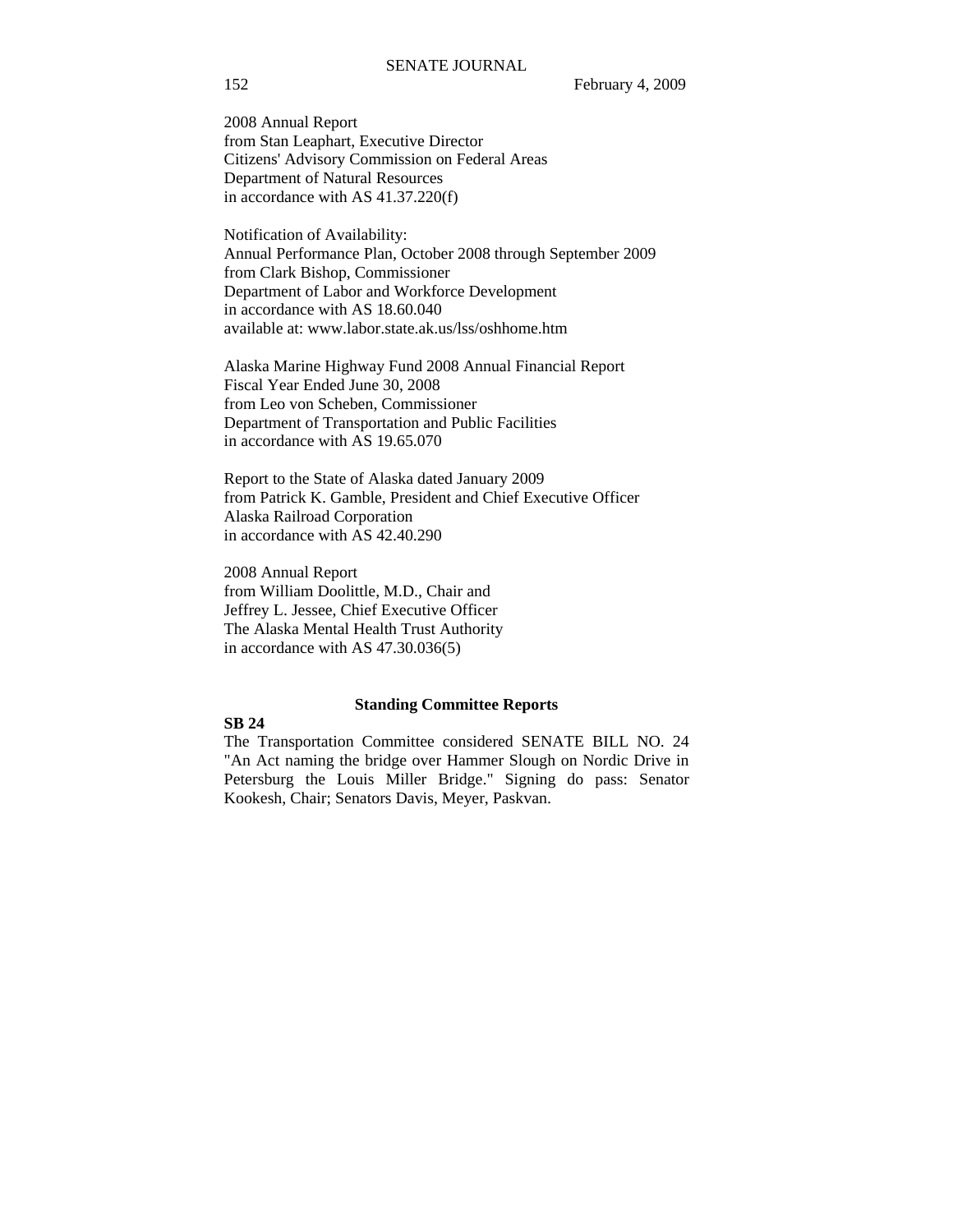The following fiscal information was published today:

 Fiscal Note No. 1, Department of Transportation and Public **Facilities** 

The bill was referred to the Finance Committee.

#### **SB 82**

The Health and Social Services Committee considered SENATE BILL NO. 82 "An Act providing for an effective date by delaying the effective date of the change of coverage of adult dental services under Medicaid; and providing for an effective date." Signing do pass: Senator Davis, Chair; Senators Thomas, Paskvan, Dyson. Signing amend: Senator Ellis.

The following previously published fiscal information applies: Fiscal Note No. 1, Department of Health and Social Services

The bill was referred to the Finance Committee.

# **SJR 5**

The Finance Committee considered SENATE JOINT RESOLUTION NO. 5 Urging the United States Department of Defense to pay veterans benefits retroactively and to continue to provide retirement benefits for members of the Alaska Territorial Guard who served during World War II, and recommended it be replaced with

> CS FOR SENATE JOINT RESOLUTION NO. 5(FIN) Urging the United States Department of Defense to continue to provide retirement benefits for members of the Alaska Territorial Guard who served during World War II.

Signing do pass: Senators Hoffman, Stedman, Cochairs; Senators Elton, Huggins, Thomas, Olson, Ellis.

The following fiscal information was published today: Fiscal Note No. 1, zero, Senate Finance Committee

The resolution is on today's calendar.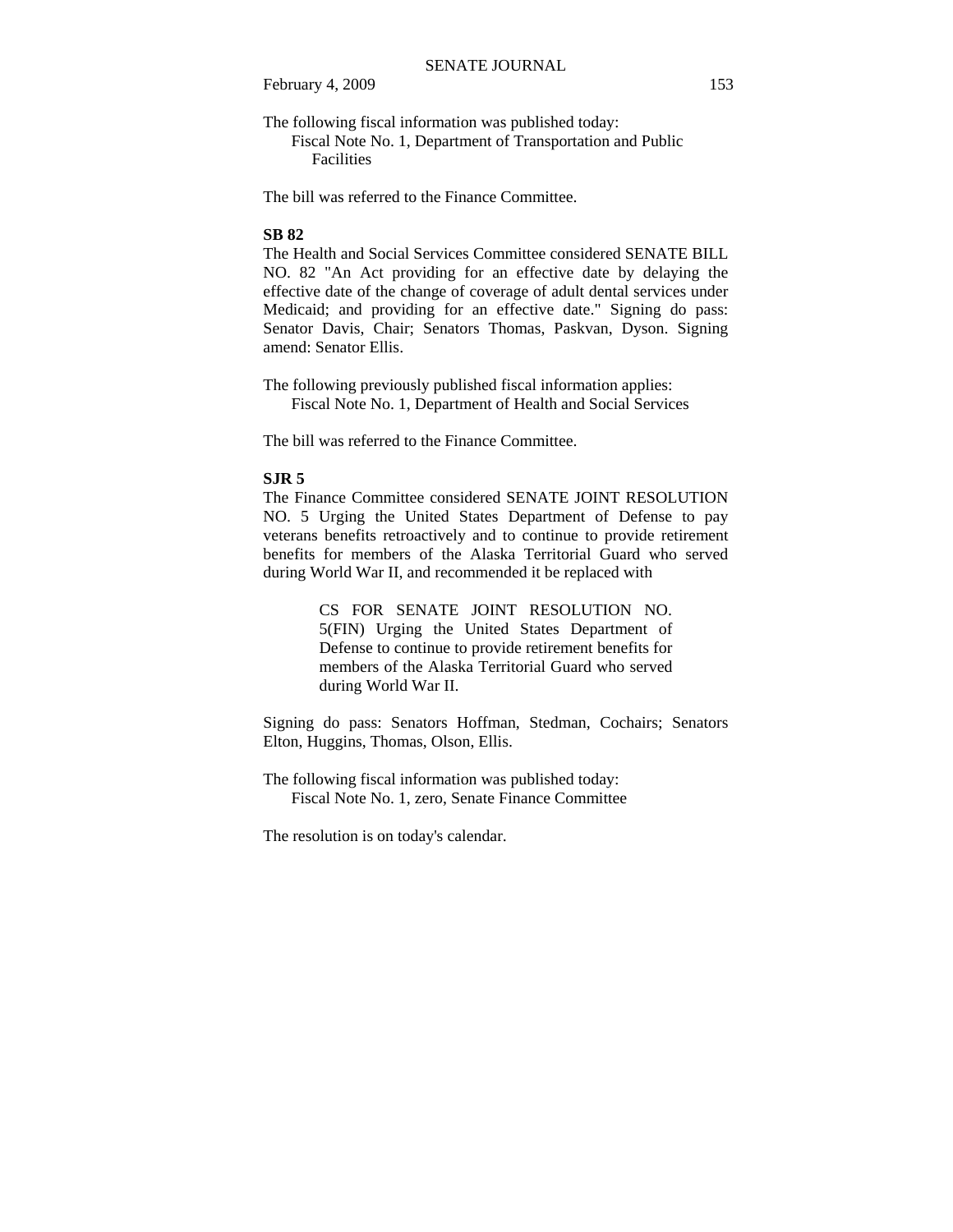## **SR 4**

The Finance Committee considered SENATE RESOLUTION NO. 4 Relating to the federal stimulus package and recommended it be replaced with

#### CS FOR SENATE RESOLUTION NO. 4(FIN)

Signing do pass: Senators Hoffman, Stedman, Cochairs; Senators Elton, Huggins, Thomas, Ellis. Signing no recommendation: Senator Olson.

The following fiscal information was published today: Fiscal Note No. 1, zero, Senate Finance Committee

The resolution was referred to the Rules Committee.

#### **Introduction and Reference of Senate Resolutions**

#### **SCR 3**

SENATE CONCURRENT RESOLUTION NO. 3 BY SENATORS BUNDE, Therriault,

> Urging the Governor to file an action to restrain the United States Department of the Interior, National Park Service, from intruding on the sovereign right of the state to exercise jurisdiction over navigable water and submerged land and urging the Governor to allocate sufficient resources to the Department of Law, the Department of Natural Resources, and the Department of Fish and Game to defend the state's right to manage the public use of its navigable water.

was read the first time and referred to the Resources and Judiciary Committees.

# **Introduction and Reference of Senate Bills**

#### **SB 93**

SENATE BILL NO. 93 BY SENATORS PASKVAN, Elton, entitled: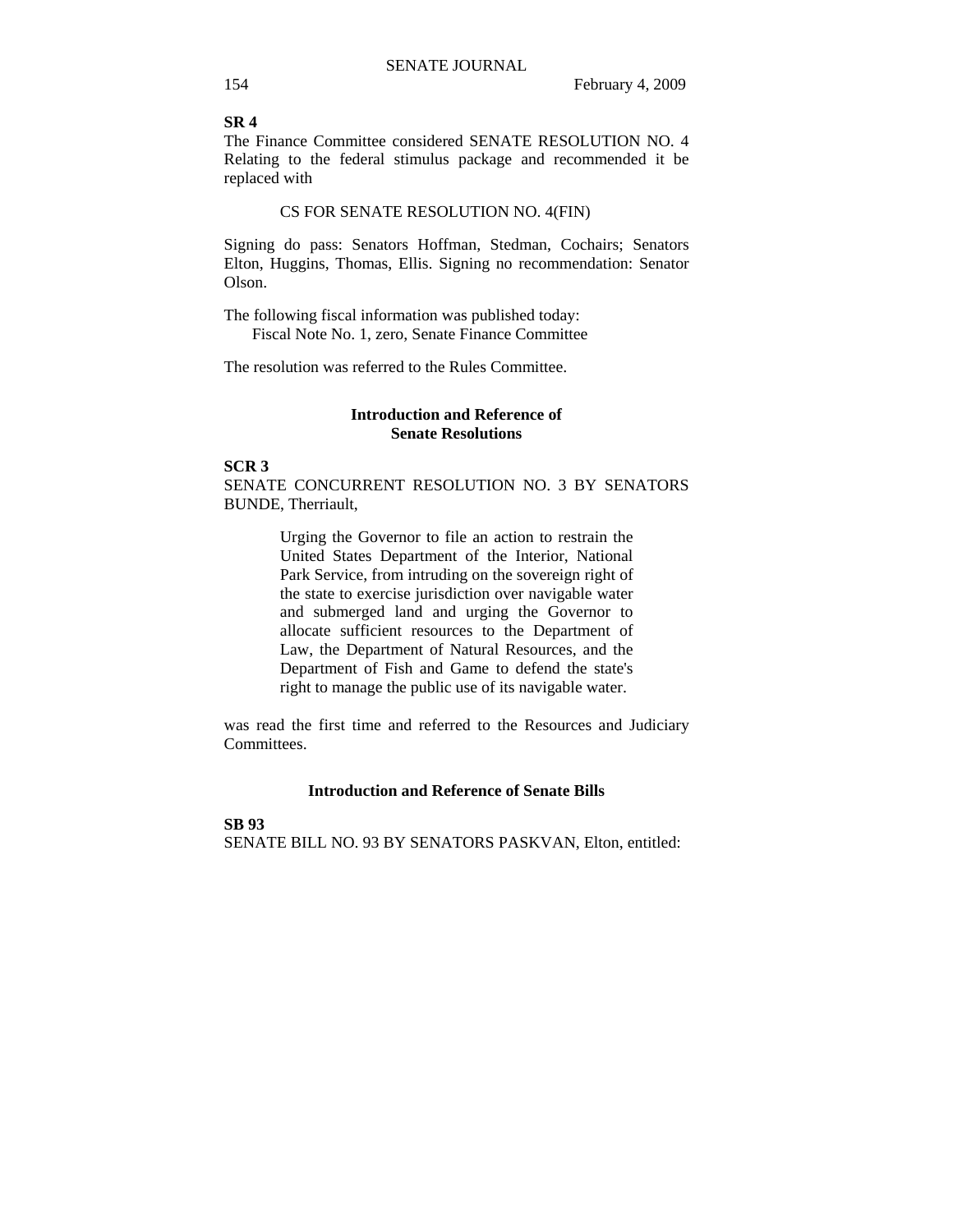"An Act relating to a municipal property tax credit for an improvement that aids in improving air quality."

was read the first time and referred to the Community and Regional Affairs and Finance Committees.

#### **SB 94**

SENATE BILL NO. 94 BY SENATOR ELTON, entitled:

"An Act relating to employment in certain facilities maintained by the United States Antarctic Program as allowable absences from the state for purposes of eligibility for permanent fund dividends; and providing for an effective date."

was read the first time and referred to the State Affairs and Finance Committees.

#### **SB 95**

SENATE BILL NO. 95 BY THE SENATE RULES COMMITTEE BY REQUEST OF THE GOVERNOR, entitled:

> "An Act making supplemental appropriations, capital appropriations, and other appropriations; amending appropriations; making appropriations to capitalize funds; making appropriations under art. IX, sec. 17(c), Constitution of the State of Alaska, from the constitutional budget reserve fund; and providing for an effective date."

was read the first time and referred to the Finance Committee.

Governor's transmittal letter dated February 2:

Dear President Stevens:

I am transmitting to you today a supplemental appropriation bill for Fiscal Year 2009 that reduces demand on the general fund by \$268.6 million and seeks your authorization to access the Constitutional Budget Reserve Fund at the end of the fiscal year to balance the FY2009 operating and capital budgets.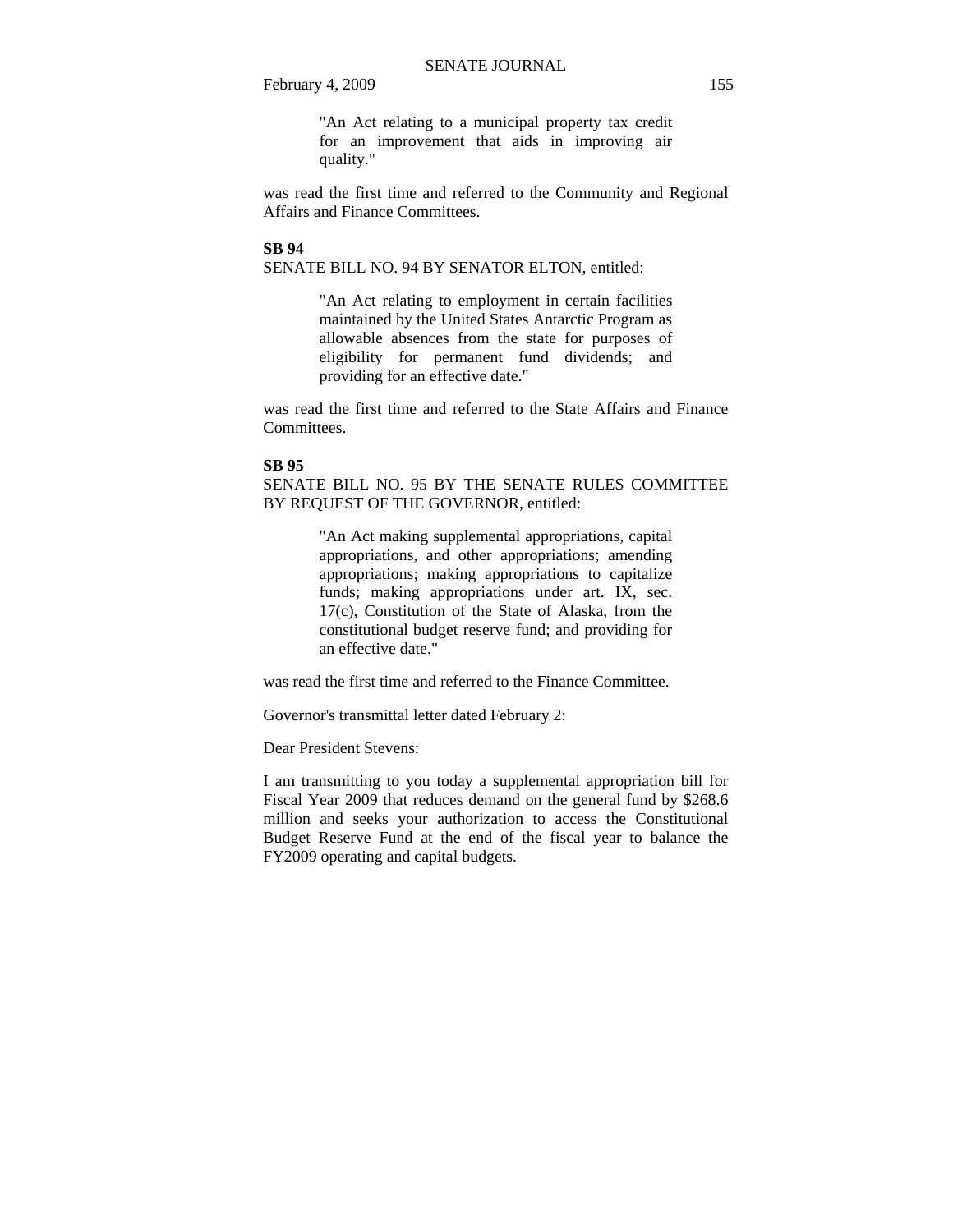FY2009 has been a year of unprecedented revenue volatility. Due to the dramatic decline in oil prices, the estimated revenue of \$7.5 billion in the Spring 2008 forecast was lowered to \$5.5 billion in the January 2009 interim forecast, making responsible reductions necessary. The FY2009 budget authorized expenditures of \$5.99 billion plus the savings appropriation of \$1.18 billion totaling \$7.17 billion. The \$268.6 million in reductions will bring the estimated revenue shortfall to \$1.36 billion in FY2009.

As you know, we have already taken steps to reduce general funding spending. Even when oil prices were near their highest last summer, I implemented a \$20 million savings target for state agencies to manage their budgets for efficiencies and achieve lower levels of spending in the current year. We have also implemented a hiring freeze and instructed departments to restrict purchases – again, as a management tool to help achieve more savings in the current year. The more we reduce now, the less we will have to draw from savings at the end of the year.

Because of these efforts, we have minimized the supplemental need by eliminating the \$50 million proposed for supplemental requests, reducing other expenditures, and reappropriating balances to minimize current year funding needs. In addition, we are reducing the authorization for tax credits by  $$200$  million – due only to the timing and payment of tax credits. We are seeing an increase in oil and gas exploration and this new tax credit program has served us well.

We will continue to monitor the changing economic conditions and the impact on oil prices in the coming weeks as we continue to work on this, and other appropriation bills this session.

When oil prices and state revenue were on the rise, we worked together to build our reserves. Working together we can keep our economy on a steady, confident course – with discipline – to protect our reserves and promote economic growth. Thank you for your consideration of this legislation.

Sincerely,  $/s/$ Sarah Palin Governor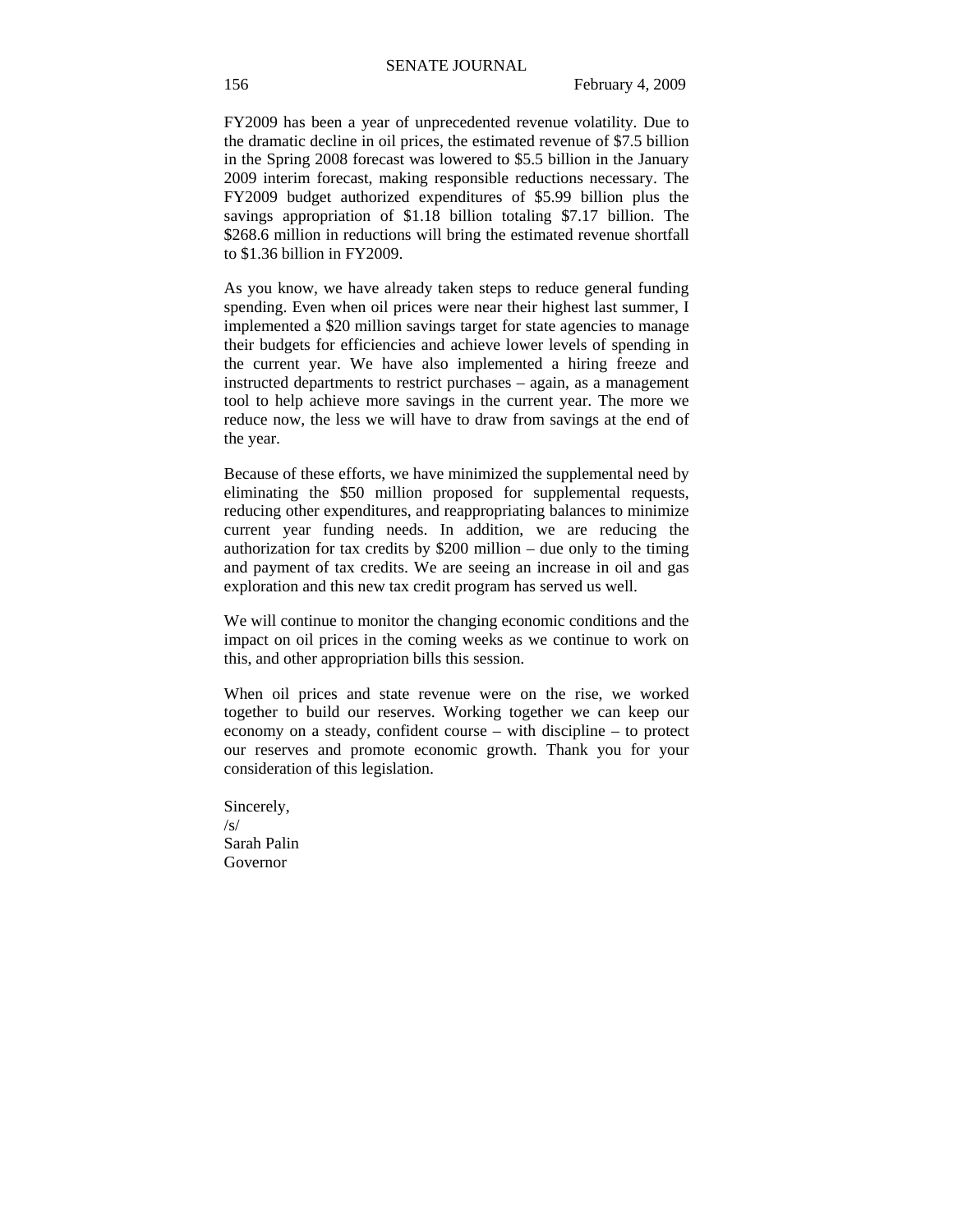A spreadsheet entitled "FY2009 Supplemental Requests" accompanied the governor's transmittal letter and is on file in the Office of the Secretary of the Senate.

#### **SB 96**

SENATE BILL NO. 96 BY THE SENATE HEALTH AND SOCIAL SERVICES COMMITTEE, entitled:

> "An Act relating to nonpayment of child support; relating to certain judicial and administrative orders for medical support of a child; relating to periodic review and adjustment of child support orders; relating to relief from administrative child support orders; relating to child support arrearages; relating to medical support of a child and the Alaska Native family assistance program; amending Rule 90.3, Alaska Rules of Civil Procedure; and providing for an effective date."

was read the first time and referred to the Health and Social Services, Judiciary and Finance Committees.

#### **SB 97**

SENATE BILL NO. 97 BY THE SENATE LABOR AND COMMERCE COMMITTEE, entitled:

> "An Act relating to the licensing of crane operators; and providing for an effective date."

was read the first time and referred to the Labor and Commerce and Finance Committees.

# **SB 98**

SENATE BILL NO. 98 BY SENATOR DYSON, entitled:

"An Act requiring certain hospitals to make certain disclosures on patient billings."

was read the first time and referred to the Health and Social Services and Finance Committees.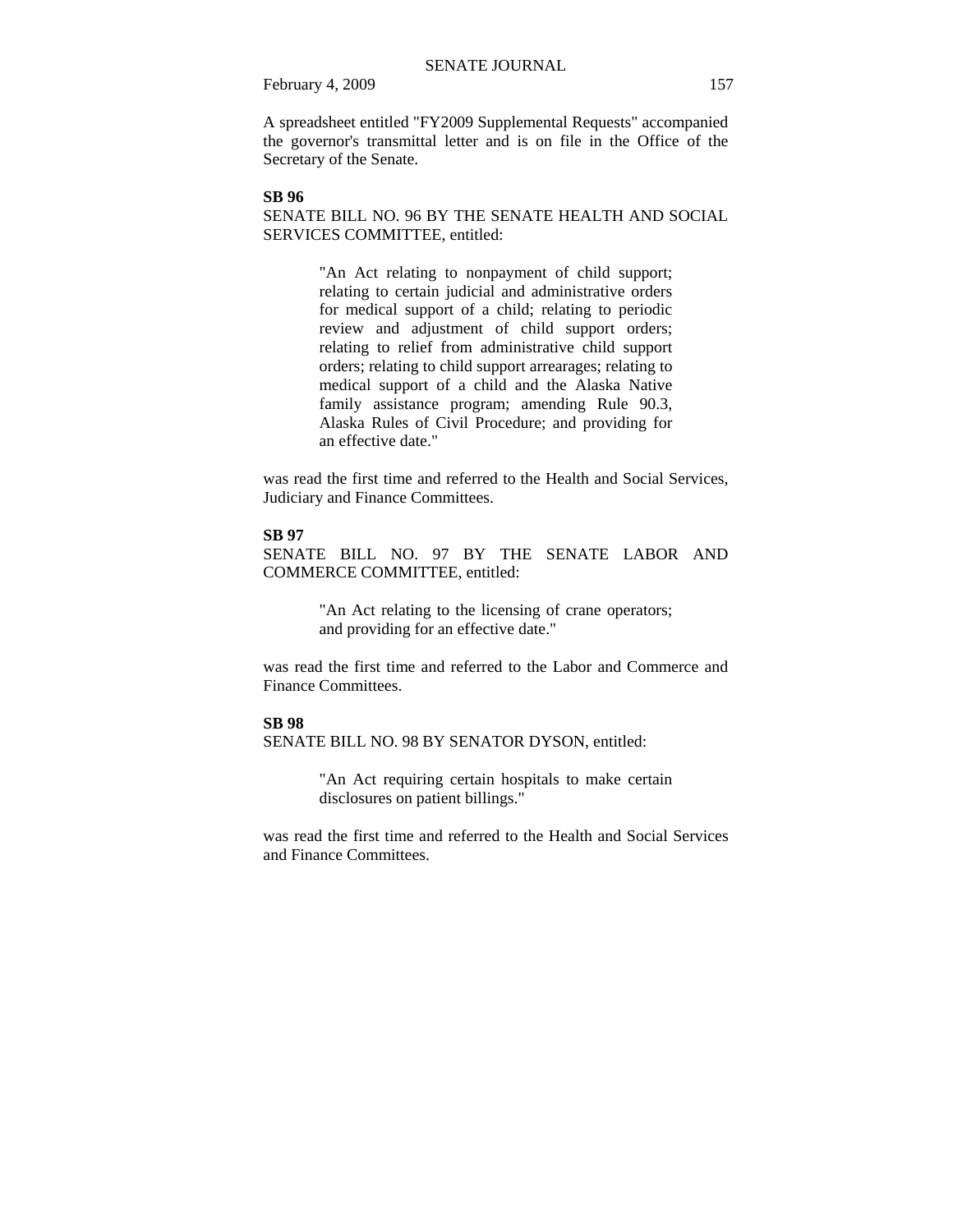**SB 99**  SENATE BILL NO. 99 BY SENATOR THOMAS, entitled:

> "An Act relating to voluntary deduction of dues for membership in certain retiree organizations; and providing for an effective date."

was read the first time and referred to the State Affairs and Finance Committees.

# **SB 100**

SENATE BILL NO. 100 BY SENATOR ELTON, entitled:

"An Act authorizing psychological counseling for jurors serving in criminal trials who are traumatized by graphic evidence or testimony."

was read the first time and referred to the Judiciary and Finance Committees.

# **Consideration of the Calendar**

#### **Second Reading of Senate Resolutions**

## **SJR 5**

SENATE JOINT RESOLUTION NO. 5 Urging the United States Department of Defense to pay veterans benefits retroactively and to continue to provide retirement benefits for members of the Alaska Territorial Guard who served during World War II, was read the second time.

Senator Stedman, Cochair, moved and asked unanimous consent for the adoption of the Finance Committee Substitute offered on page 153. Without objection, CS FOR SENATE JOINT RESOLUTION NO. 5(FIN) Urging the United States Department of Defense to continue to provide retirement benefits for members of the Alaska Territorial Guard who served during World War II, was adopted.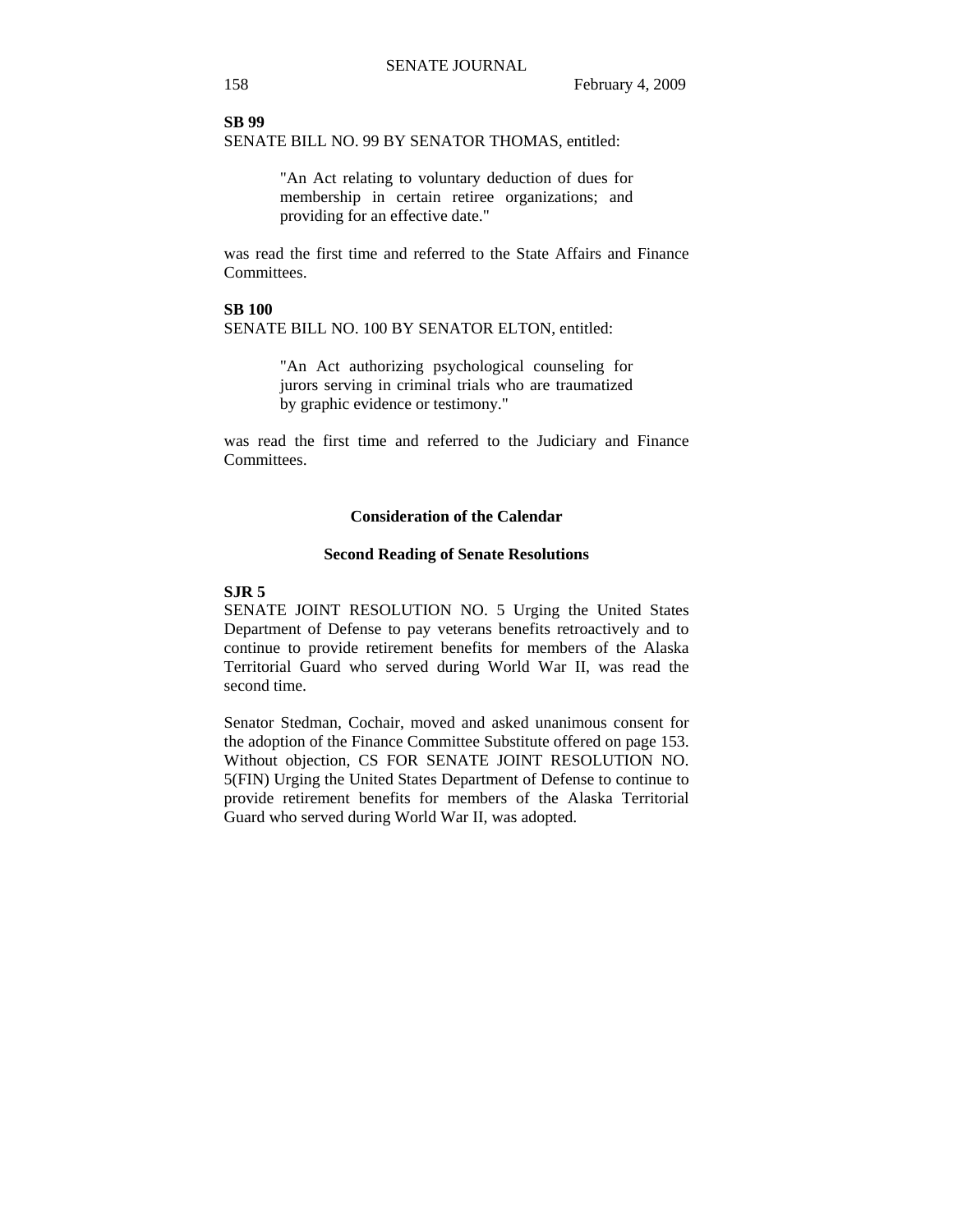Senator Ellis moved and asked unanimous consent that the resolution be considered engrossed, advanced to third reading and placed on final passage. Without objection, it was so ordered.

CS FOR SENATE JOINT RESOLUTION NO. 5(FIN) was read the third time.

The question being: "Shall CS FOR SENATE JOINT RESOLUTION NO. 5(FIN) Urging the United States Department of Defense to continue to provide retirement benefits for members of the Alaska Territorial Guard who served during World War II, pass the Senate?" The roll was taken with the following result:

CSSJR 5(FIN) Third Reading - Final Passage

#### **YEAS: 19 NAYS: 0 EXCUSED: 1 ABSENT: 0**

Yeas: Bunde, Davis, Dyson, Ellis, Elton, French, Hoffman, Huggins, Kookesh, McGuire, Menard, Meyer, Olson, Paskvan, Stedman, Stevens, Therriault, Thomas, Wielechowski

Excused: Wagoner

and so, CS FOR SENATE JOINT RESOLUTION NO. 5(FIN) passed the Senate and was referred to the Secretary for engrossment.

#### **Citations**

Honoring – Chapman School of Anchor Point Representative(s) Seaton Senator(s) Stevens, Bunde, Davis, Dyson, Ellis, Elton, Hoffman, Huggins, Kookesh, McGuire, Menard, Meyer, Olson, Paskvan, Stedman, Therriault, Thomas, Wagoner, Wielechowski

In Memoriam – Janet Sorensen Senator(s) Thomas, Paskvan, Stevens, Bunde, Davis, Dyson, Ellis, Elton, Hoffman, Huggins, Kookesh, McGuire, Menard, Meyer, Olson, Stedman, Therriault, Wagoner, Wielechowski Representative(s) Coghill, Guttenberg, Kawasaki, Kelly, Ramras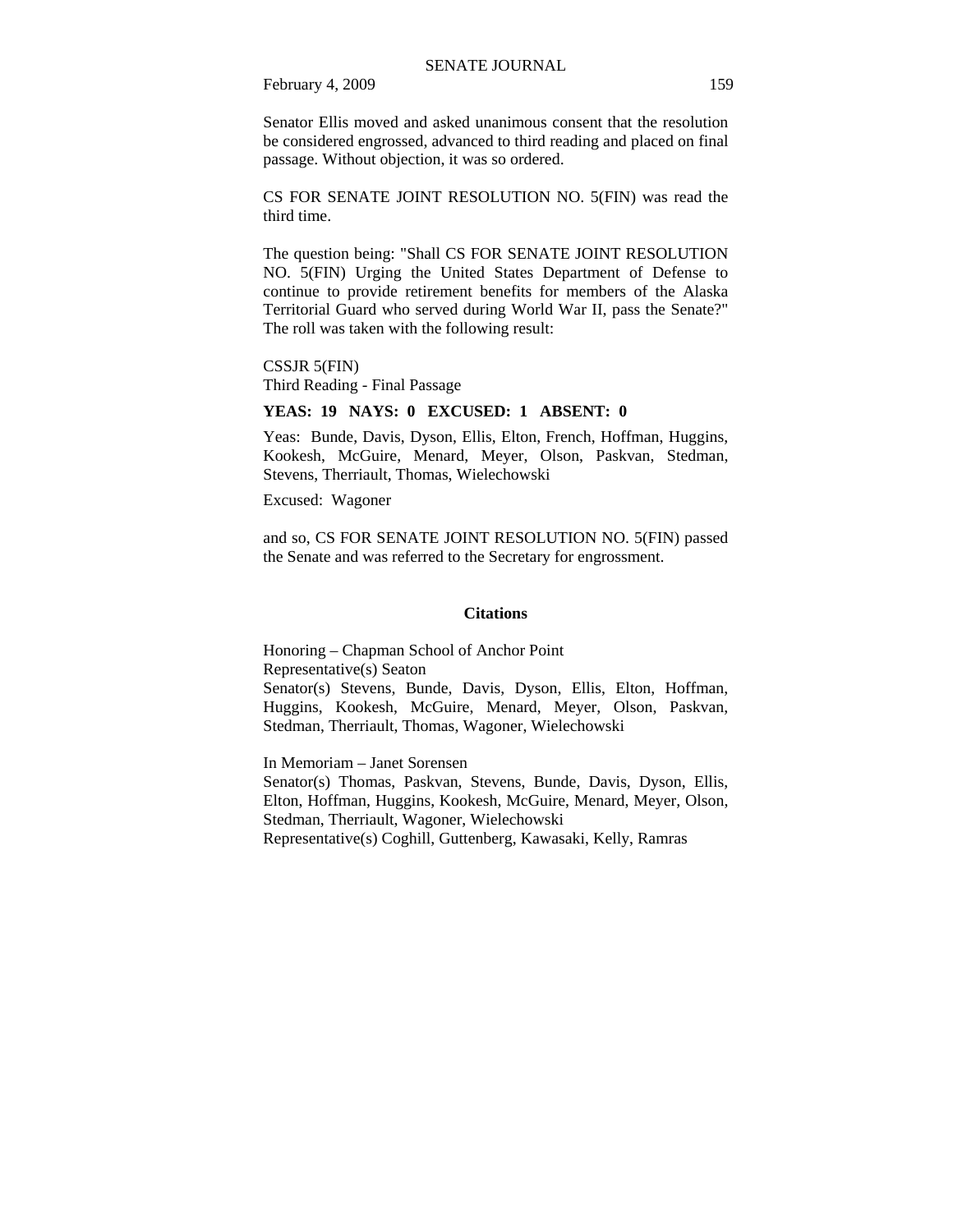In Memoriam – Jean Keene "The Eagle Lady" Representative(s) Seaton Senator(s) Stevens, Bunde, Davis, Dyson, Ellis, Elton, Hoffman, Huggins, Kookesh, McGuire, Menard, Meyer, Olson, Paskvan, Stedman, Therriault, Thomas, Wagoner, Wielechowski

Senator Ellis moved and asked unanimous consent that the citations be adopted. Without objection, the citations were adopted and referred to the Secretary for transmittal.

#### **Unfinished Business**

Senator Dyson moved and asked unanimous consent to be excused from a call of the Senate from morning plane time, February 6 through morning plane time, February 16; and from evening plane time, February 19 through morning plane time, February 23. Without objection, Senator Dyson was excused.

Senators Hoffman, Davis moved and asked unanimous consent to be excused from a call of the Senate on February 13. Without objection, Senators Hoffman, Davis were excused.

Senator Therriault moved and asked unanimous consent to be excused from a call of the Senate on February 6. Without objection, Senator Therriault was excused.

### **SB 18**

Senator Paskvan moved and asked unanimous consent to be shown as a cosponsor on SENATE BILL NO. 18 "An Act increasing the number of students pursuing a medical education who are provided postsecondary educational services and programs; and providing for an effective date." Without objection, it was so ordered.

#### **SB 23**

Senator Paskvan moved and asked unanimous consent to be shown as a cosponsor on SENATE BILL NO. 23 "An Act repealing the defined contribution retirement plans for teachers and for public employees; providing a defined benefit retirement plan for teachers and public employees; making conforming amendments; and providing for an effective date." Without objection, it was so ordered.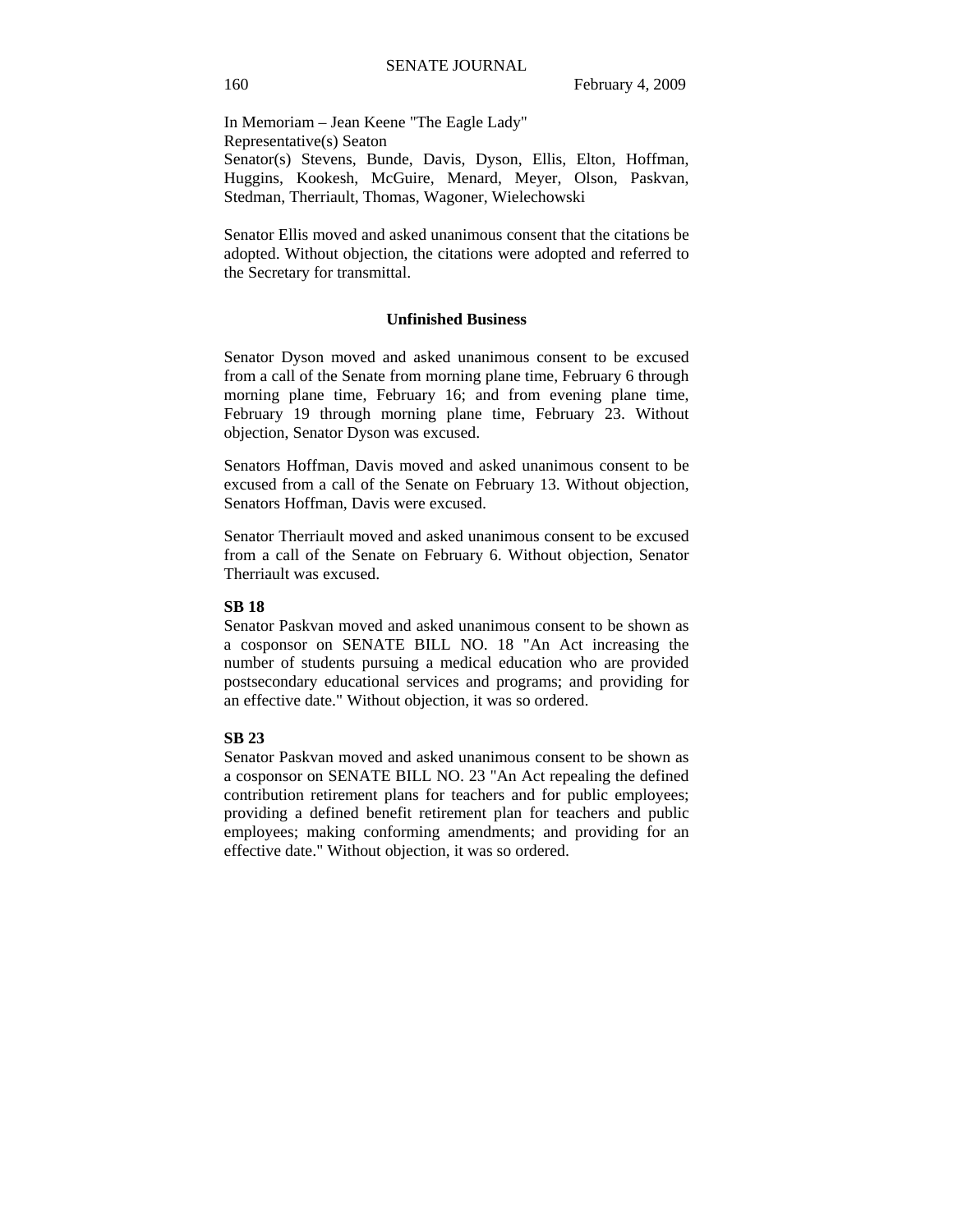#### **SB 29**

Senator Paskvan moved and asked unanimous consent to be shown as a cosponsor on SENATE BILL NO. 29 "An Act naming the Capitol Annex the Thomas B. Stewart Legislative Office Building." Without objection, it was so ordered.

#### **SB 32**

Senator Paskvan moved and asked unanimous consent to be shown as a cosponsor on SENATE BILL NO. 32 "An Act relating to medical assistance payments for home and community-based services." Without objection, it was so ordered.

#### **SB 33**

Senator Paskvan moved and asked unanimous consent to be shown as a cosponsor on SENATE BILL NO. 33 "An Act creating a postsecondary scholarship grant program for Alaska residents based on high achievement and financial need." Without objection, it was so ordered.

#### **SB 55**

Senator Paskvan moved and asked unanimous consent to be shown as a cosponsor on SENATE BILL NO. 55 "An Act authorizing the Department of Military and Veterans' Affairs to establish and maintain Alaska veterans' cemeteries, establishing the Alaska veterans' cemetery fund in the general fund, and authorizing appropriation of income from fees for special request plates commemorating Alaska veterans to that cemetery fund." Without objection, it was so ordered.

### **SB 79**

Senator Paskvan moved and asked unanimous consent to be shown as a cosponsor on SENATE BILL NO. 79 "An Act waiving payment of premiums for major medical insurance under the defined benefit retirement plan for public employees for disabled peace officers who have at least 20 years of credited service as peace officers." Without objection, it was so ordered.

#### **Announcements**

Announcements are at the end of the journal.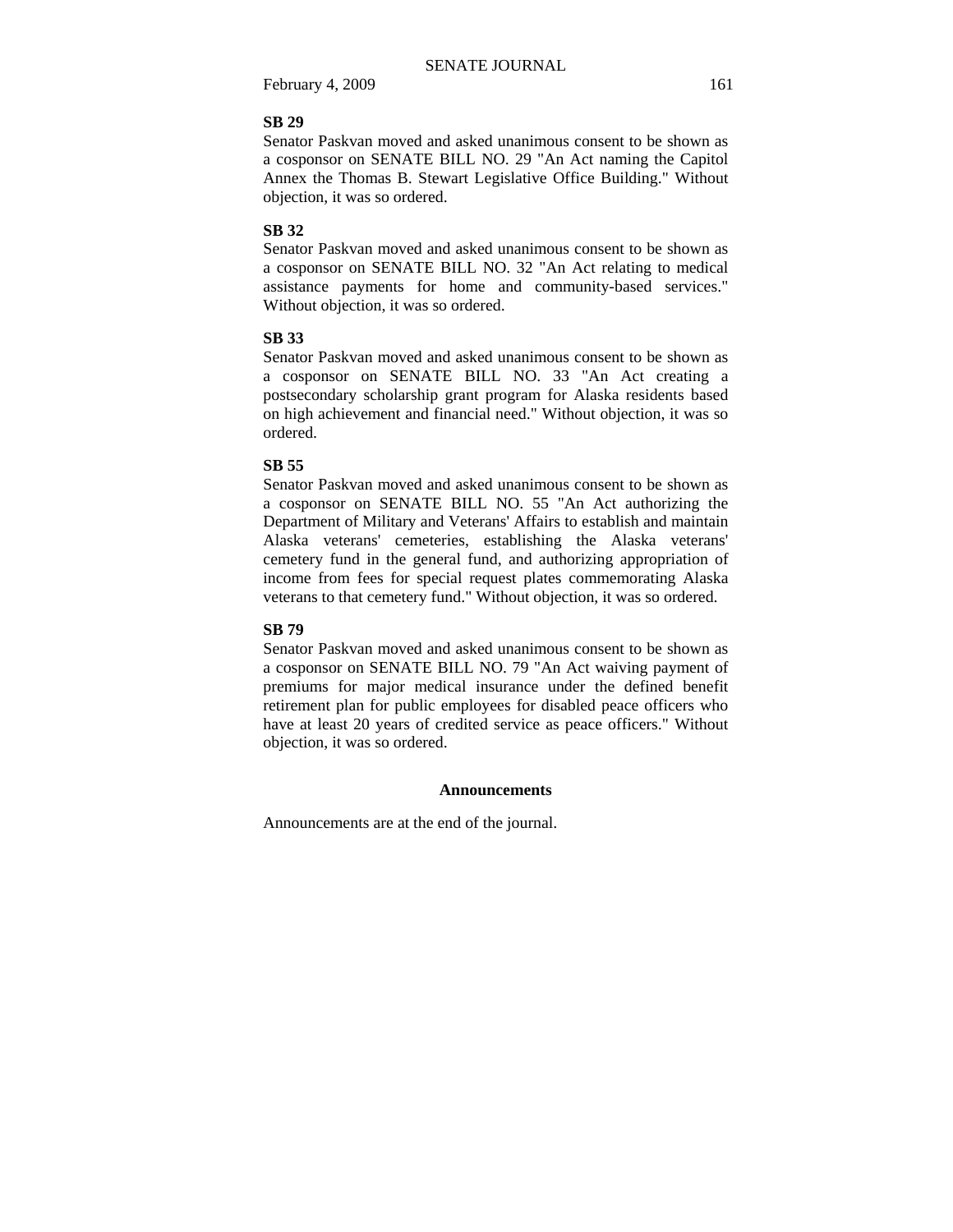## **Engrossment**

# **SJR 5**

CS FOR SENATE JOINT RESOLUTION NO. 5(FIN) Urging the United States Department of Defense to continue to provide retirement benefits for members of the Alaska Territorial Guard who served during World War II, was engrossed, signed by the President and Secretary and transmitted to the House for consideration.

# **Adjournment**

Senator Ellis moved and asked unanimous consent that the Senate stand in adjournment until 10:00 a.m., February 6, 2009. Without objection, the Senate adjourned at 11:50 a.m.

> Kirsten Waid Secretary of the Senate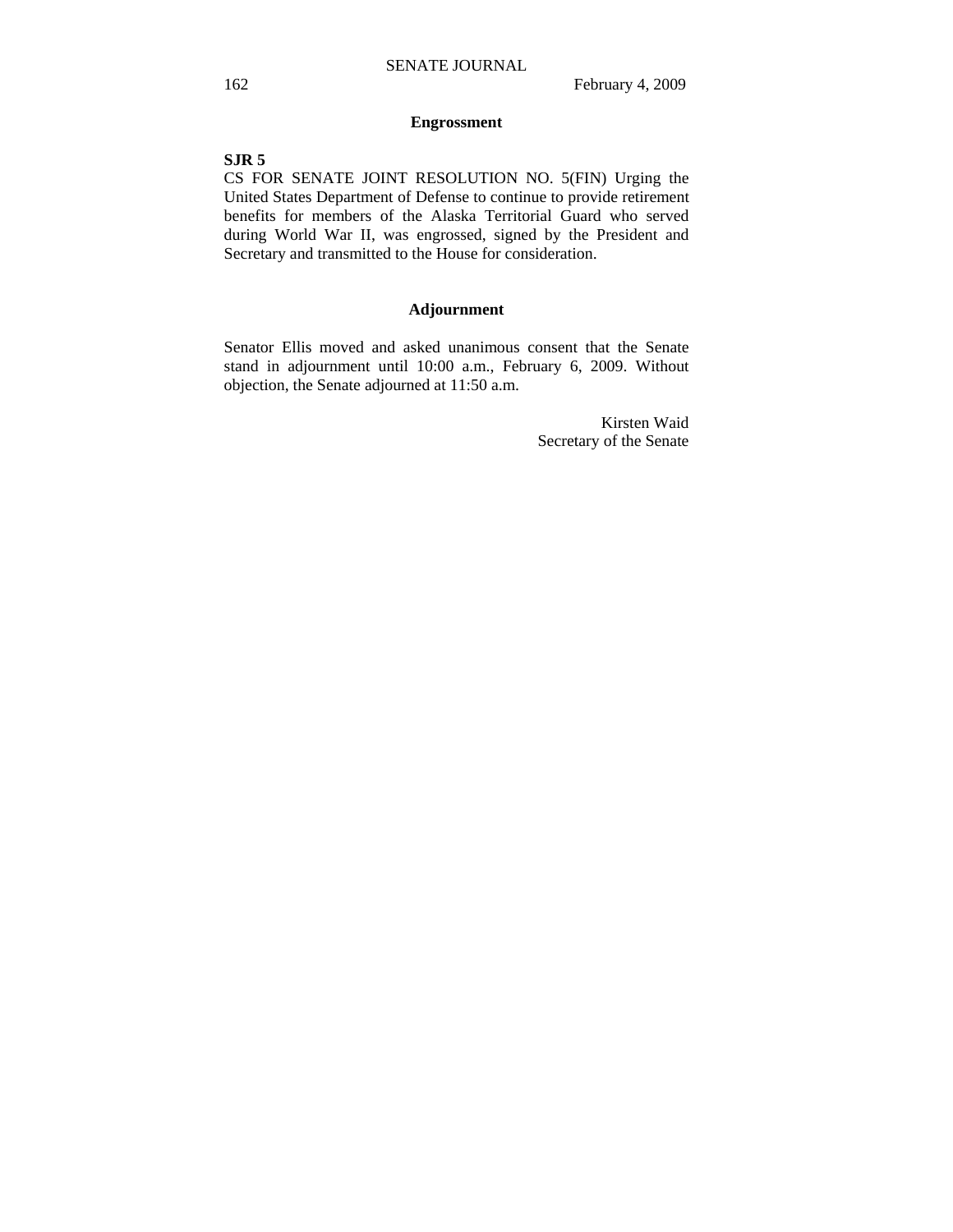#### **Announcements**

Americans with Disabilities Act Notice - Persons with disabilities who require special accommodation or alternative communication formats to access committee meetings may contact the appropriate committee office or the Legislative Information Office in their community. Reasonable advance notice is needed to accommodate the request. For further information, call the ADA Coordinator at 465-3854 Voice/465-4980 TDD.

## **STANDING COMMITTEES**

+ indicates teleconference

= indicates bill previously heard/scheduled

### **COMMUNITY & REGIONAL AFFAIRS**

| Feb 05 | <b>Thursday</b>                   | Beltz 211 | $3:30$ PM |
|--------|-----------------------------------|-----------|-----------|
|        | SB 3 CFEC AS INFORMATION RESOURCE |           |           |
| SB 4   | COASTAL MANAGEMENT PROGRAM        |           |           |
|        | Bills Previously Heard/Scheduled  |           |           |
|        |                                   |           |           |
|        |                                   |           |           |

# **EDUCATION**

| Feb 04        | Wednesday<br>-- MEETING CANCELED --<br>$\pm$ SB 57 CHARTER SCHOOL FUNDING<br>If Necessary | Beltz 211        | 8:00 AM |
|---------------|-------------------------------------------------------------------------------------------|------------------|---------|
| <b>Feb 06</b> | Friday<br>-- MEETING CANCELED --                                                          | <b>Beltz 211</b> | 8:00 AM |
|               | $\pm$ SB 57 CHARTER SCHOOL FUNDING<br>If Necessary                                        |                  |         |
|               |                                                                                           |                  |         |

### **FINANCE**

| <b>Feb 04</b> | Wednesday                        | <b>Senate Finance 532</b>                           | 9:00 AM |
|---------------|----------------------------------|-----------------------------------------------------|---------|
| $^{+}$        |                                  | FY10 Budget Overviews & FY09 Supplemental           |         |
|               |                                  | Karen Rehfeld, Dir. Office of Management and Budget |         |
|               | Bills Previously Heard/Scheduled |                                                     |         |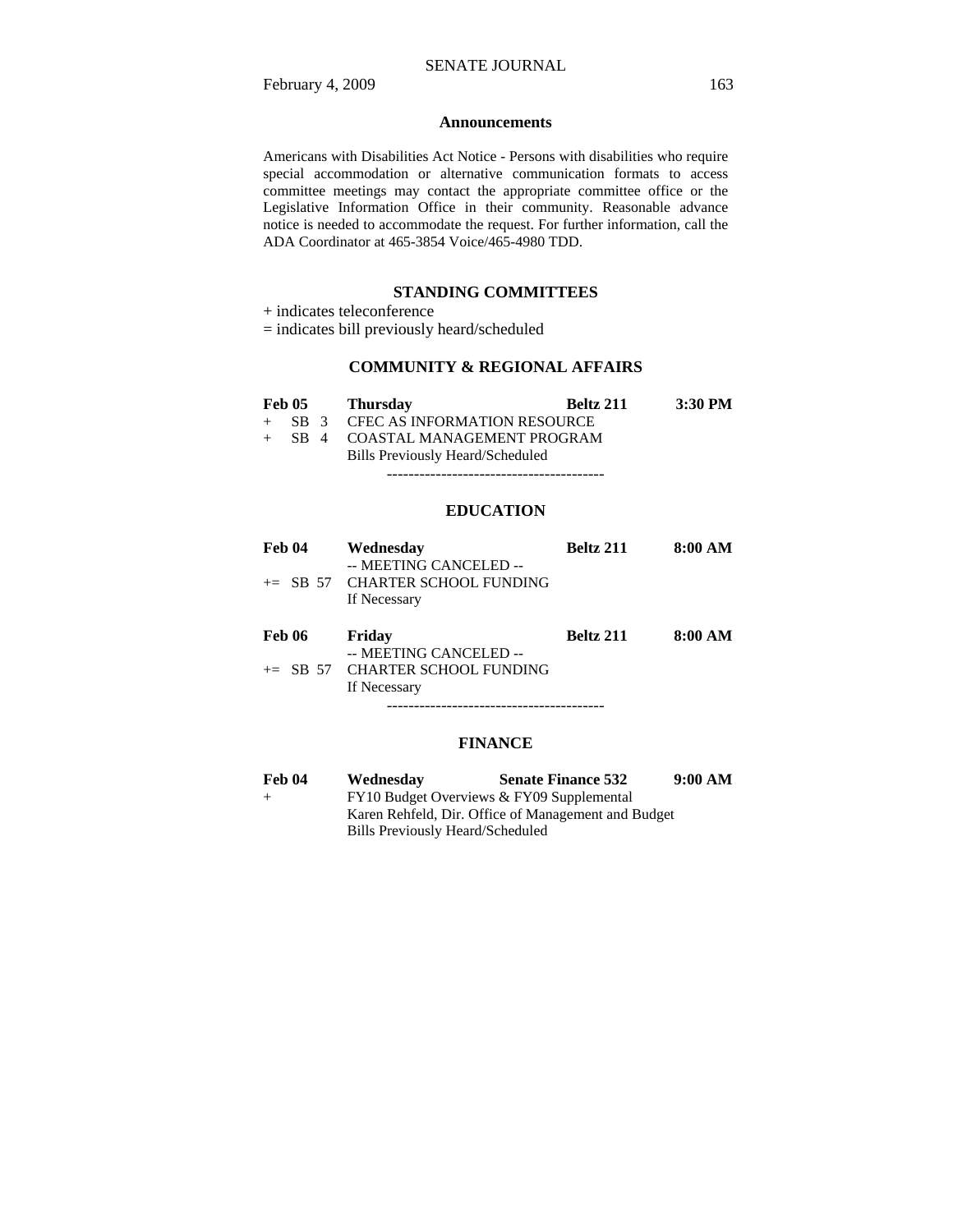# **FINANCE (continued)**

| Feb 05        | <b>Thursday</b>                         | <b>Senate Finance 532</b>                                   | 9:00 AM |
|---------------|-----------------------------------------|-------------------------------------------------------------|---------|
| $+$           |                                         | Revenue Forecast: Pat Galvin, Commissioner, Dept of Revenue |         |
|               | <b>Bills Previously Heard/Scheduled</b> |                                                             |         |
| <b>Feb 06</b> | Friday                                  | <b>Senate Finance 532</b>                                   | 9:00 AM |
| $+$           |                                         | Presentation: State Budget Reserves/Savings Accounts        |         |
|               | and Sweep Mechanics                     |                                                             |         |
|               | <b>Bills Previously Heard/Scheduled</b> |                                                             |         |
|               |                                         |                                                             |         |

# **HEALTH & SOCIAL SERVICES**

|     | Feb 04 | Wednesday                        | <b>Butrovich 205</b>                           | $1:30$ PM |
|-----|--------|----------------------------------|------------------------------------------------|-----------|
|     |        |                                  | + SB 32 MEDICAID:HOME/COMMUNITY BASED SERVICES |           |
| $+$ |        | Bills Previously Heard/Scheduled |                                                |           |

| <b>Feb 06</b> | Friday               | <b>Butrovich 205</b> | 1:30 PM |
|---------------|----------------------|----------------------|---------|
|               | No Meeting Scheduled |                      |         |
|               |                      |                      |         |

# **JUDICIARY**

| Feb 04 | Wednesday                              | <b>Beltz 211</b> | 1:30 PM |
|--------|----------------------------------------|------------------|---------|
| $+$    | <b>Confirmation Hearings:</b>          |                  |         |
|        | Select Committee on Legislative Ethics |                  |         |
|        | Herman G. Walker, Jr.                  |                  |         |
|        | Dennis "Skip" Cook                     |                  |         |
| Feb 06 | Friday                                 | <b>Beltz 211</b> | 1:30 PM |

No Meeting Scheduled

----------------------------------------

# **LABOR & COMMERCE**

| <b>Feb 05</b> | <b>Thursday</b>                             | Beltz 211 | 1:30 PM |
|---------------|---------------------------------------------|-----------|---------|
|               | + SB 83 VOCATIONAL REHABILITATION COMMITTEE |           |         |
|               | + SB 1 ALASKA MINIMUM WAGE                  |           |         |

----------------------------------------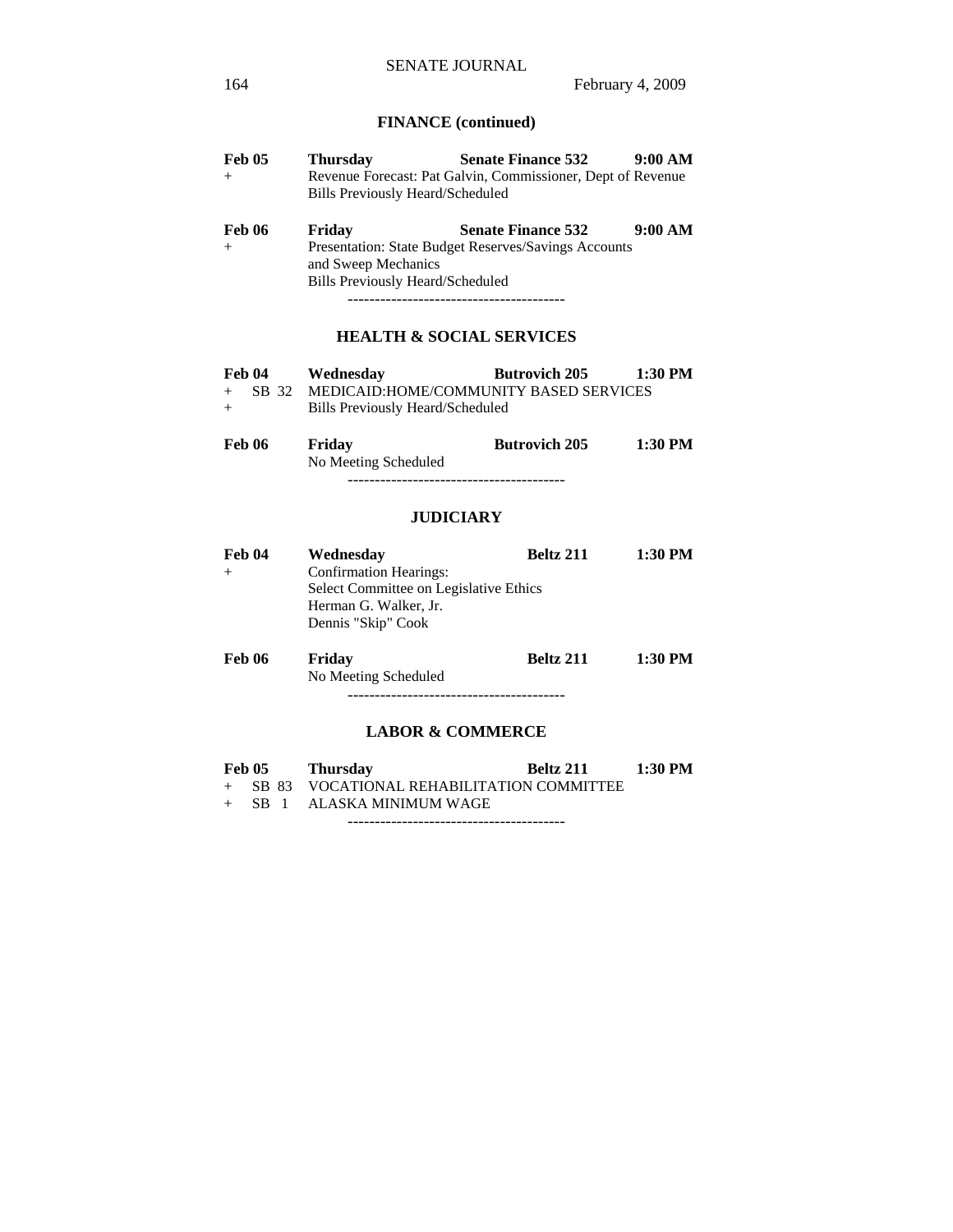# **RESOURCES**

| Feb 04                                  | Wednesday<br>Overview:<br>Anadarko-Gubik Update<br><flint canceled="" hills="" update=""></flint>                                                       | <b>Butrovich 205</b> | 3:30 PM |
|-----------------------------------------|---------------------------------------------------------------------------------------------------------------------------------------------------------|----------------------|---------|
| <b>Feb 06</b>                           | Friday<br>No Meeting Scheduled                                                                                                                          | <b>Butrovich 205</b> | 3:30 PM |
|                                         | <b>STATE AFFAIRS</b>                                                                                                                                    |                      |         |
| <b>Feb 05</b>                           | <b>Thursday</b><br>No Meeting Scheduled                                                                                                                 | Beltz 211            | 9:00 AM |
| <b>Feb 10</b><br>SB 45<br>$+$ $-$       | <b>Tuesday</b><br><b>VETERANS' CEMETERIES/FUND/LICENSE PLATES</b>                                                                                       | Beltz 211            | 9:00 AM |
| <b>Feb 12</b><br>$^{+}$<br>SB 79<br>$+$ | <b>Thursday</b><br><b>Confirmation Hearing:</b><br>Commissioner Joseph A. Masters -<br>Dept of Public Safety<br>MED BENEFITS OF DISABLED PEACE OFFICERS | Beltz 211            | 9:00 AM |
|                                         | <b>TRANSPORTATION</b>                                                                                                                                   |                      |         |
| <b>Feb 05</b>                           | <b>Thursday</b><br>-- MEETING CANCELED --<br><b>Bills Previously Heard/Scheduled</b>                                                                    | <b>Butrovich 205</b> | 1:00 PM |

----------------------------------------

# **FINANCE SUBCOMMITTEES**

# **COMMERCE, COMMUNITY & ECONOMIC DEV**

| Feb 04 | Wednesday          | <b>Senate Finance 532</b>                 | 5:00 PM |
|--------|--------------------|-------------------------------------------|---------|
|        | Joint $w/(H)$ CCED |                                           |         |
|        | Commissioner       |                                           |         |
|        |                    | Department Overview & FY10 Budget Request |         |
|        |                    |                                           |         |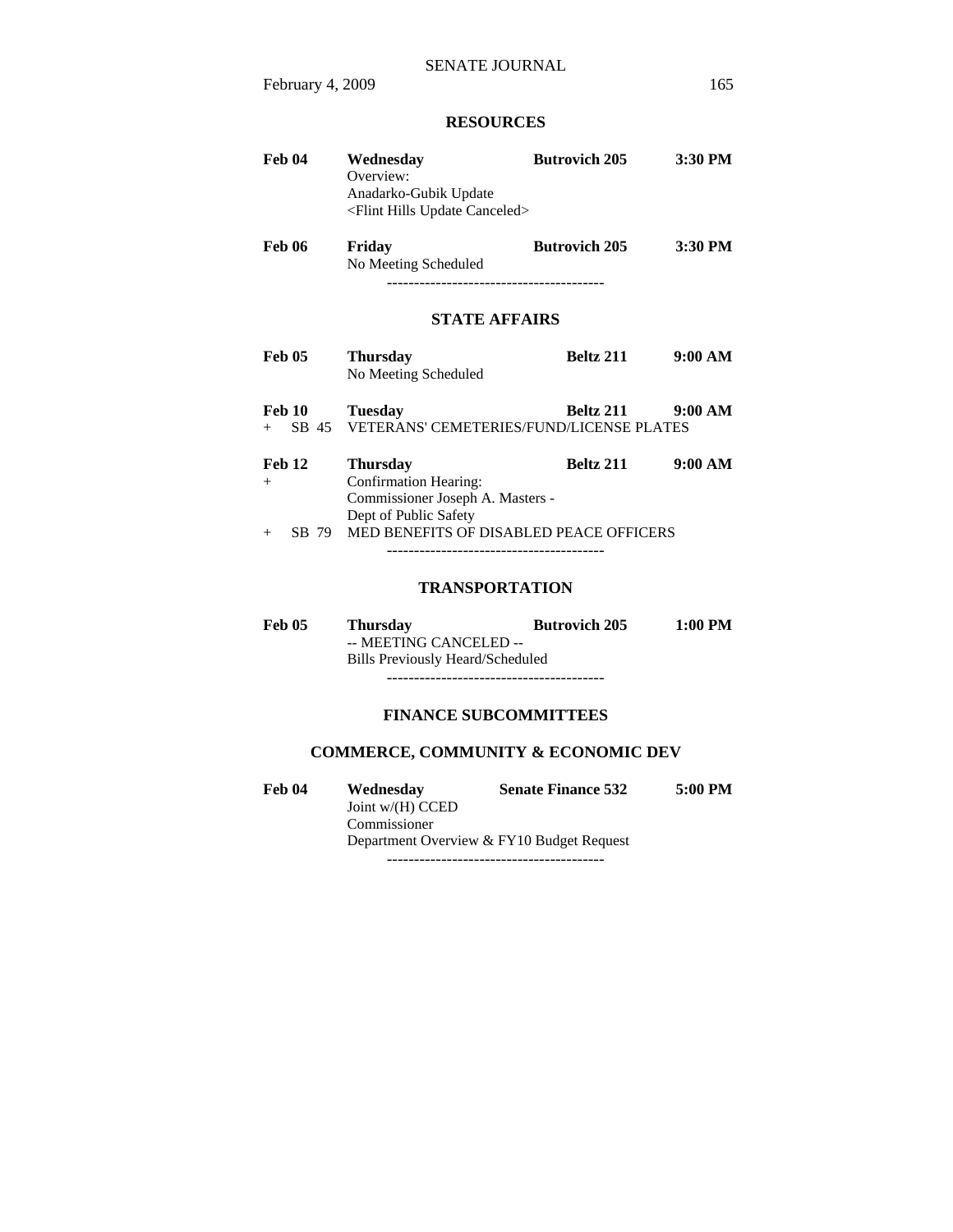# **FINANCE SUBCOMMITTEES (continued)**

# **CORRECTIONS**

| Feb 10                  | <b>Tuesday</b><br><b>Committee Meeting</b>                                                                     | Fahrenkamp 203                                                                       | 3:00 PM |
|-------------------------|----------------------------------------------------------------------------------------------------------------|--------------------------------------------------------------------------------------|---------|
|                         | <b>ENVIRONMENTAL CONSERVATION</b>                                                                              |                                                                                      |         |
| Feb 06                  | Friday<br>Joint $w/(H)$ DEC<br><b>Committee Meeting</b>                                                        | <b>Butrovich 205</b>                                                                 | 4:00 PM |
|                         | <b>HEALTH &amp; SOCIAL SERVICES</b>                                                                            |                                                                                      |         |
| Feb 05<br>$^{+}$        | <b>Thursday</b><br>Department Budget Overview<br>-- Testimony <invitation only=""> --</invitation>             | <b>Fahrenkamp 203</b>                                                                | 8:00 AM |
| Feb 10<br>$^{+}$        | <b>Tuesday</b><br>Department Budget Overview continuation<br>-- Testimony <invitation only=""> --</invitation> | <b>Fahrenkamp 203</b>                                                                | 8:00 AM |
| Feb 12<br>$^{+}$        | <b>Thursday</b><br>Medicaid, FMAP, Provider Rates<br>-- Testimony <invitation only=""> --</invitation>         | Fahrenkamp 203                                                                       | 8:00 AM |
| Feb 17<br>$^{+}$        | <b>Tuesday</b><br>-- Testimony <invitation only=""> --</invitation>                                            | <b>Fahrenkamp 203</b><br>Office of Children's Services, Bring the Kids Home          | 8:00 AM |
| Feb 19<br>$^{+}$        | <b>Thursday</b><br>-- Testimony <invitation only=""> --</invitation>                                           | <b>Fahrenkamp 203</b><br>Division of Public Assistance, including Heating Assistance | 8:00 AM |
| <b>Mar 03</b><br>$+$    | <b>Tuesday</b><br><b>Public Health Initiatives</b><br>-- Testimony <invitation only=""> --</invitation>        | Fahrenkamp 203                                                                       | 8:00 AM |
| <b>Mar 05</b><br>$^{+}$ | <b>Thursday</b><br>Governor's Amendments, Q & A<br>-- Testimony <invitation only=""> --</invitation>           | Fahrenkamp 203                                                                       | 8:00 AM |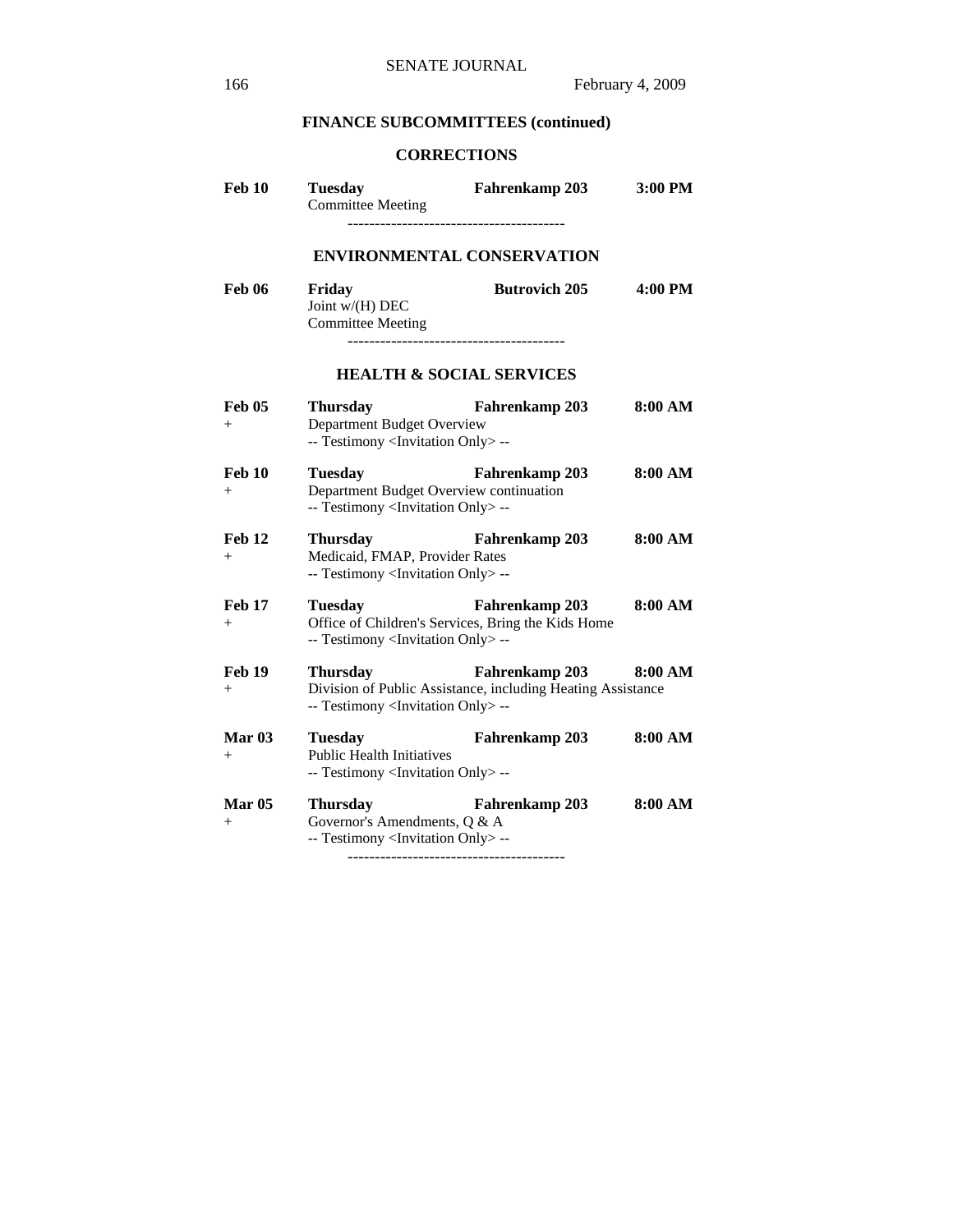# **FINANCE SUBCOMMITTEES (continued)**

# **PUBLIC SAFETY**

| Feb 12<br>$^{+}$        | <b>Thursday</b><br>Department Budget Overview                                                                                                                     | Fahrenkamp 203                                                   | 1:30 PM |
|-------------------------|-------------------------------------------------------------------------------------------------------------------------------------------------------------------|------------------------------------------------------------------|---------|
|                         | -- Testimony <invitation only=""> --</invitation>                                                                                                                 |                                                                  |         |
| <b>Feb 17</b><br>$+$    | Tuesdav<br>Fahrenkamp 203<br>Status of VPSO Program & Recruitment<br>Efforts for Them and the State Troopers<br>-- Testimony <invitation only=""> --</invitation> |                                                                  | 1:30 PM |
| <b>Mar 03</b><br>$^{+}$ | <b>Tuesday</b><br>-- Testimony <invitation only=""> --</invitation>                                                                                               | <b>Fahrenkamp 203</b><br>Governor's Amendments - $Q & A$ Session | 1:30 PM |

----------------------------------------

# **SPECIAL COMMITTEES**

### **ENERGY**

| <b>Feb 05</b> | <b>Thursday</b>                    | <b>Butrovich 205</b> | 10:30 AM |
|---------------|------------------------------------|----------------------|----------|
| $+$           | Overview: Biomass Energy in Alaska |                      |          |
|               |                                    |                      |          |

# **JOINT COMMITTEES**

# **LEGISLATIVE BUDGET & AUDIT**

| Feb 04 | Wednesday                                               | <b>House Finance 519</b> | 6:00 PM |
|--------|---------------------------------------------------------|--------------------------|---------|
|        | -- Time Change --                                       |                          |         |
|        | Introductions: Pat Davidson, Legislative Audit;         |                          |         |
|        | David Teal, Legislative Finance;                        |                          |         |
|        | Bob Pawlowski, Denali Commission                        |                          |         |
|        | <b>Executive Session: Staff Pay</b>                     |                          |         |
|        | <b>RPL Consideration: National Forests</b>              |                          |         |
|        | Receipts Program (Commerce)                             |                          |         |
|        | Discussion of Alaska Renewable Energy                   |                          |         |
|        | Fund (AEA)                                              |                          |         |
|        | <b>Other Committee Business</b>                         |                          |         |
|        | -- Teleconferenced <invitation only=""> --</invitation> |                          |         |
|        |                                                         |                          |         |